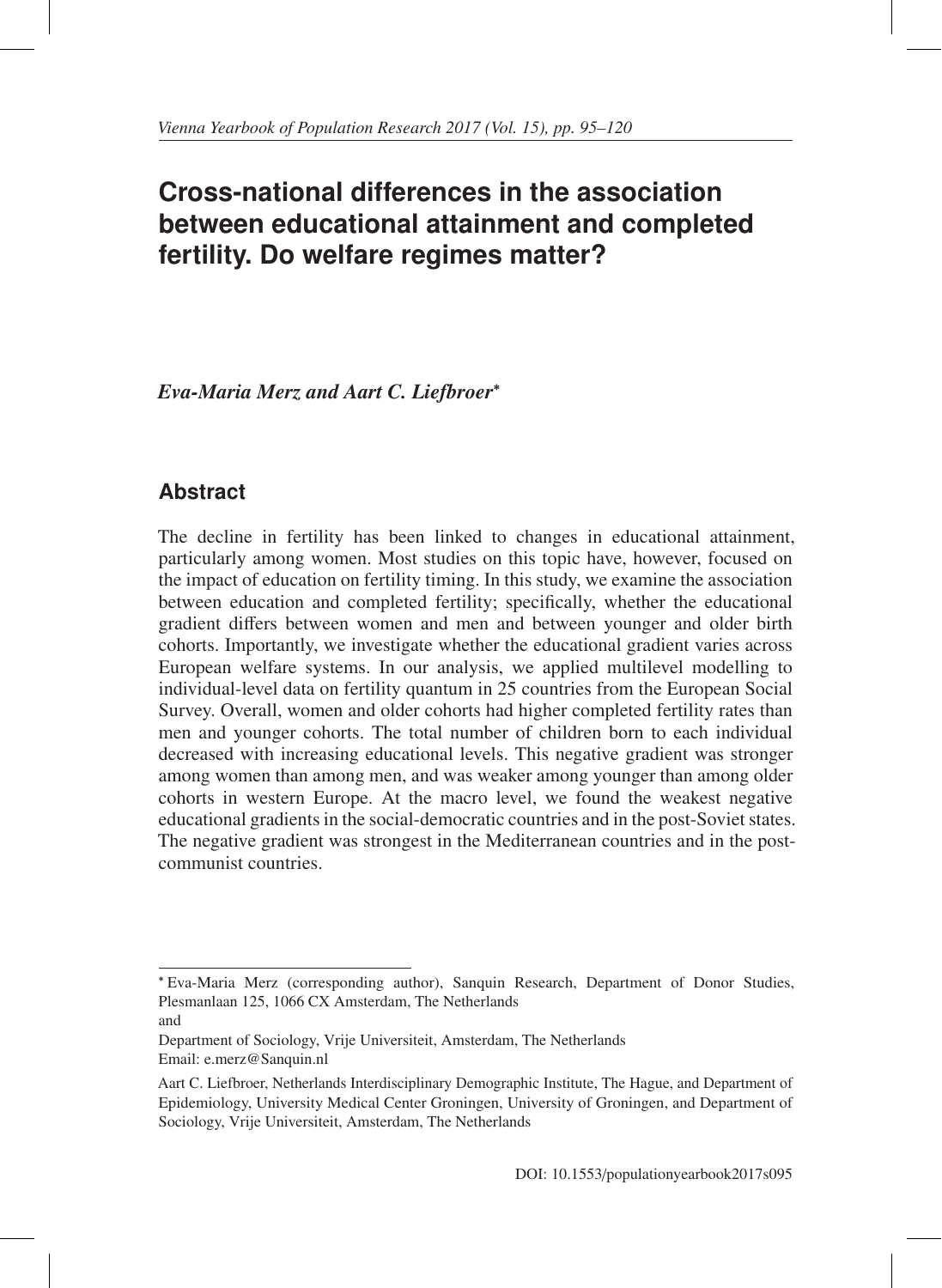## **1 Introduction**

Over the last half century, the fertility patterns of Europe have changed markedly. With some variation between countries, throughout Europe the timing of entry into parenthood has been postponed, the prevalence of childlessness has increased, the total number of children in each family has decreased, and the proportion of children born outside of marriage has increased (Frejka 2008; Frejka and Sobotka 2008; Kreyenfeld 2010). Numerous theories have been put forward to explain these changes (e.g. Becker 1981; Lesthaeghe 1995; Van de Kaa 1996; McDonald 2000; Blossfeld et al. 2003; Esping-Andersen 2009; Perelli-Harris et al. 2010). What all of these theories have in common is that they suggest that educational attainment – and particularly the increase in educational attainment among women, which is linked to higher rates of female labour force participation – is a key driving force of these changes in fertility.

In tandem with the emergence of these theoretical ideas, a burgeoning empirical literature has developed that examines cross-national differences in the relationship between educational attainment or female employment on the one hand and fertility on the other. This is a very challenging research area, as researchers wishing to study this topic are faced with a number of questions. In our view, researchers have to make at least four decisions, either explicitly or implicitly. The first of these decisions pertains to the "dependent variable". It is possible to analyse either the relationship between educational attainment and specific parity progression ratios (e.g. Kreyenfeld 2010; Van Bavel 2010; Stange 2011; Wood et al. 2014), or the relationship between educational attainment and completed or total fertility (e.g. Engelhardt et al. 2004; Hilgeman and Butts 2009). The second decision concerns the type of macro-level explanation that is used. Does the explanation focus on cultural, economic, or institutional factors? While these three broad types of factors are obviously not mutually exclusive (as is made clear in, for instance, Van Bavel 2010), studies tend to focus on one of these factors more than the others. The third decision involves determining whether the macro-level explanation emphasises specific characteristics of national contexts; and, if so, whether it is preferable to test the relevance of these specific characteristics (e.g. Kalwij 2010) or to focus on a constellation of characteristics that form a kind of package (e.g. Matysiak and Vignoli 2007). The fourth and final decision involves choosing whether to classify countries on a one-dimensional or a multidimensional scale (e.g. Hilgeman and Butts 2010), or to use a typological approach in which countries are grouped based on how similar or dissimilar they are on the key dimensions of interest is preferable (e.g. Matysiak and Vignoli 2007).

Which of these approaches an individual researcher takes depends on both theoretical and practical considerations. The practical considerations are usually related to the type of data that are available. Richer data are needed when using a parity-specific approach than when using an approach that focuses on completed or total fertility only; and more specific data at the macro level are needed when employing a scaling approach than when using a typological approach. Theoretical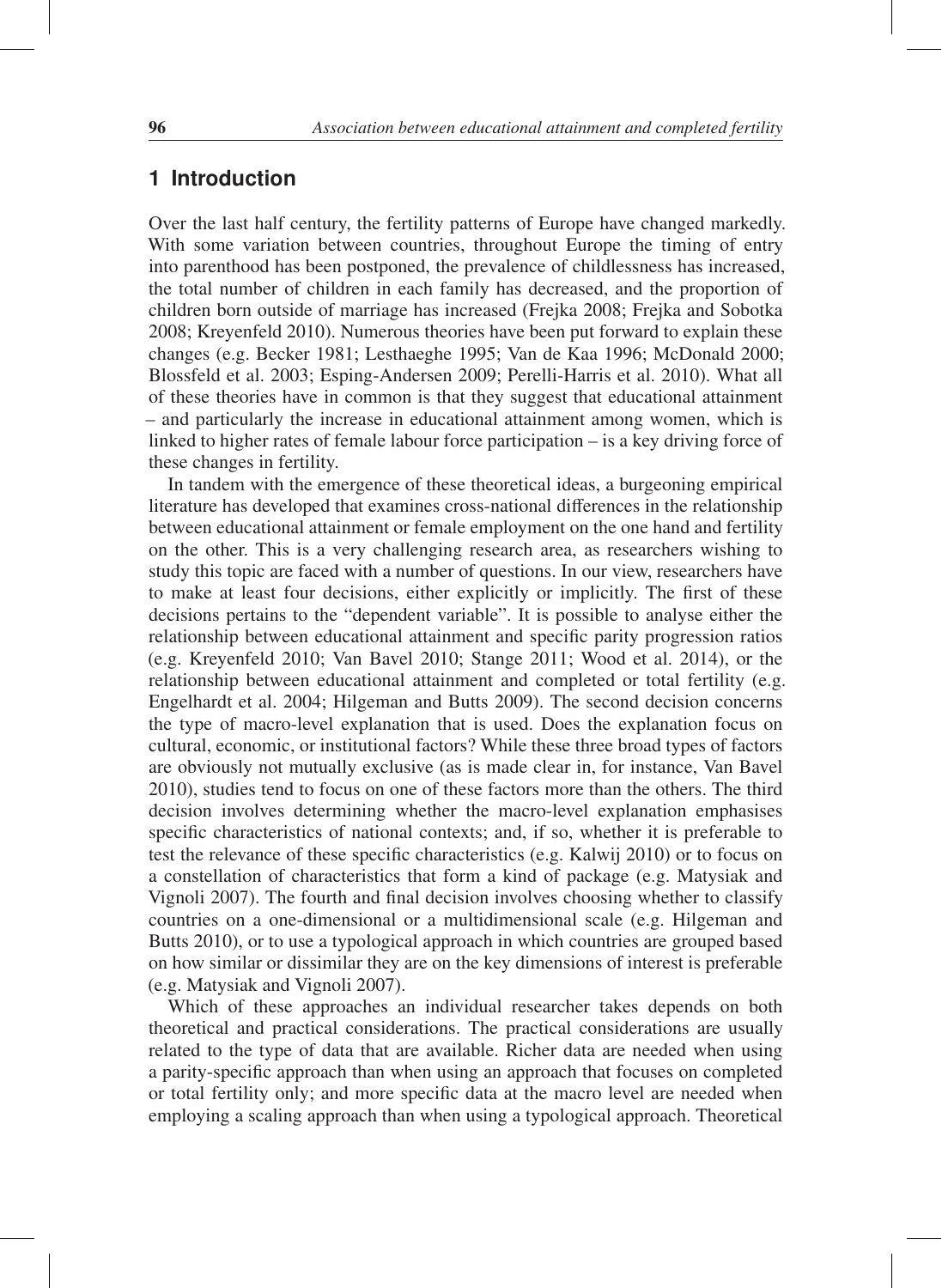considerations are important as well. For example, should the study take into account specific macro characteristics only, or a package of characteristics? What kinds of macro characteristics are considered most important? In our view, there is no single approach that is best suited to investigating cross-national differences. Rather, we contend that it is useful to stimulate the application of different types of approaches that – when viewed in conjunction with each other – can offer complementary insights.

In this article, we take a broad approach to our subject matter. We examine the association between educational attainment and completed fertility among cohorts who have (almost) finalised their reproductive careers, and study whether this association varies across Europe. In particular, we consider differences across welfare systems. We have both practical and theoretical reasons for focusing on completed fertility. Our data source (the European Social Survey) includes information on a larger number of European countries than other data sources (e.g. GGP or SHARE), but lacks full information on the timing of all childbirths. Although the information provided by a parity-specific approach is richer, our approach is simpler, and provides a relatively straightforward answer to the question of whether the relationship between educational attainment and final levels of fertility differs across countries. We also have practical and theoretical reasons for focusing on welfare systems. As the cohorts in our dataset were born between 1905 and 1966, we lack indicators of specific welfare arrangements during the childbearing ages of a large share of these cohorts. It is, however, possible to use a more global approach to the categorisation of welfare systems. Theoretically, it could be argued that the package of institutional arrangements matters more than the specific arrangements. If this is the case, it makes sense to use a broad welfare state typology to test whether the relationship between educational attainment and completed fertility differs across countries. A final defining feature of our approach is that we examine the educational gradient in completed fertility not only among women, but also among men. To empirically test our hypotheses, we have applied multi-level modelling to individual-level data on fertility quantum collected in 25 countries in the 2006 wave of the European Social Survey.

## **2 Background and hypotheses**

In this section, we discuss the literature on the differences in the educational gradient of completed fertility across welfare systems, and develop hypotheses regarding these differences. First, however, we provide a brief overview of the main arguments that have been made in the debate over the relationship between educational attainment and completed fertility.

## 2.1 Educational attainment and completed fertility

A number of arguments regarding the link between educational attainment and the total number of children have been put forward. First, with reference to the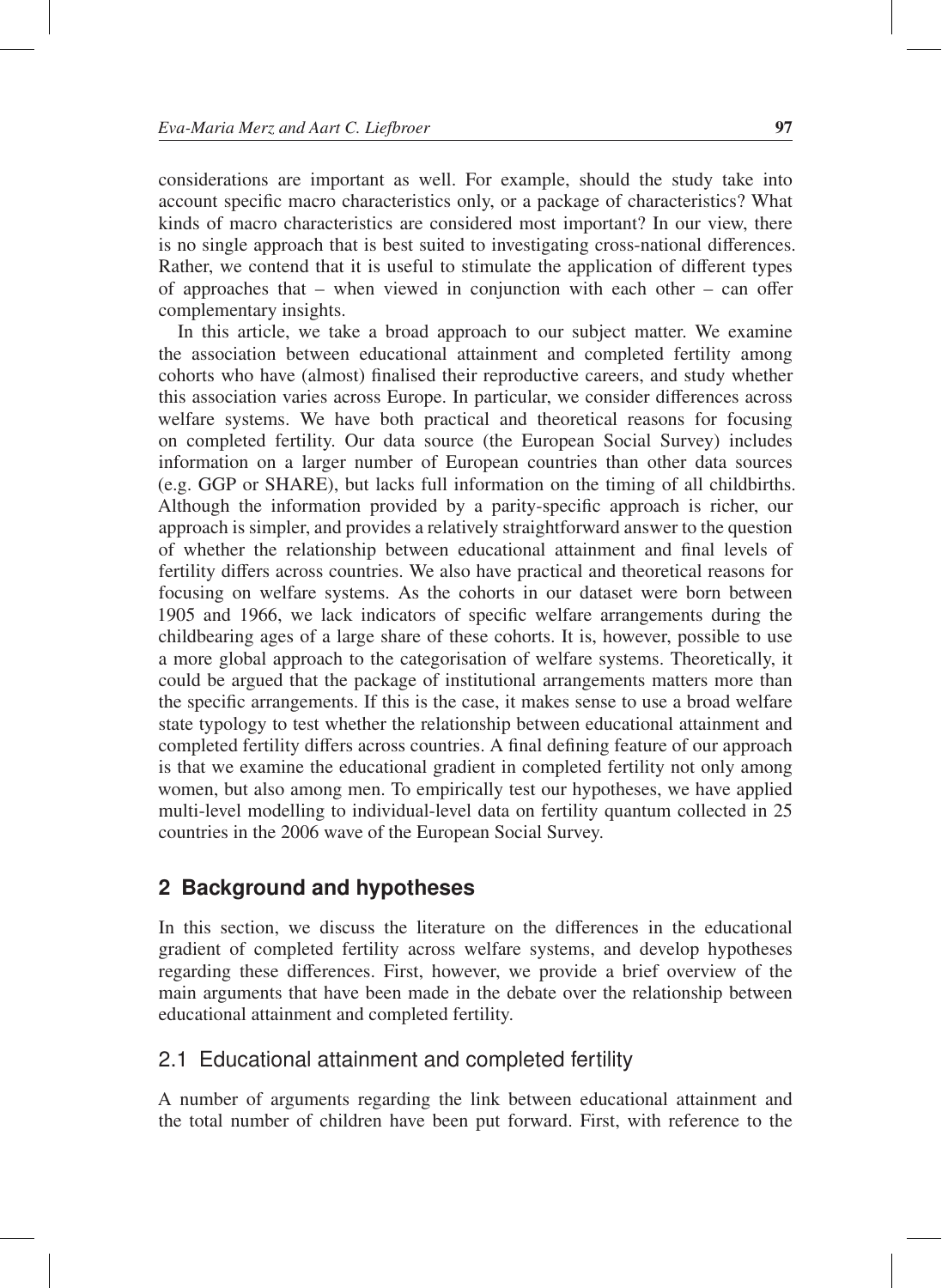Second Demographic Transition (SDT) framework (Lesthaeghe and Van de Kaa 1986; Van de Kaa 1987; Lesthaeghe 1995), several scholars have argued that men and women with high levels of education tend to value autonomy more than their counterparts with low levels of education. This tendency has been attributed in part to the emphasis placed on values of self-reliance and autonomy in the curricula of higher education institutions (Meyer 1986). It has thus been posited that the highly educated have learned that they should not take existing lifestyles for granted, but should instead critically reflect upon these lifestyles (Giddens 1991). It has also been pointed out that highly educated individuals often spend considerable amounts of time away from the parental home, which may strengthen their desire for autonomy (Waite et al. 1986). This *autonomy* argument therefore suggests that through the experience of becoming educated, men and women come to place less value on traditional family life, which in turn leads them to choose to have no children or fewer children. The autonomy argument may apply to the younger cohorts in particular. According to the SDT theory, the processes of emancipation that have taken place in recent decades have led to a growing emphasis on individual autonomy and independence. These trends appear to be particularly salient among younger individuals.

A second, related argument is that highly educated people spend more time on childrearing than less educated individuals (Sayer et al. 2004; Craig 2006). This line of reasoning reinforces the assumptions of the classic literature on the quality/quantity trade-off; i.e. the idea that parents can choose to invest in either the number or the quality of their children (Hanushek 1992). While the focus has shifted over time from quantity to quality across the population, it is still generally the case that highly educated people are more likely to opt for quality, whereas less educated people are more likely to opt for quantity. This *quality* argument suggests that highly educated individuals will be more likely to have a small number of children than individuals with relatively low levels of education.

A third argument is based on the New Home Economics approach championed by Becker (1981). This *incompatibility* argument suggests that individuals have problems combining family and career because of time incompatibility. Growing numbers of individuals, and especially women, are admitting that parenthood limits their educational ambitions and employment opportunities (Koropeckyj-Cox and Pendell 2007). As a result of a perceived conflict between the roles associated with motherhood and professional life, highly educated women with good career opportunities may be more reluctant to have children. The picture for men is less clear, as the opportunity costs associated with parenthood are often lower for men than for women, and men's educational ambitions may not be threatened by fatherhood, especially in countries that support a male breadwinner model (Kalmijn and Saraceno 2008). Overall, the *incompatibility* argument suggests that highly educated individuals in particular are likely to find it difficult to reconcile work and parenthood, which may lead them to have fewer children than less educated individuals. However, this pattern might be gender-specific.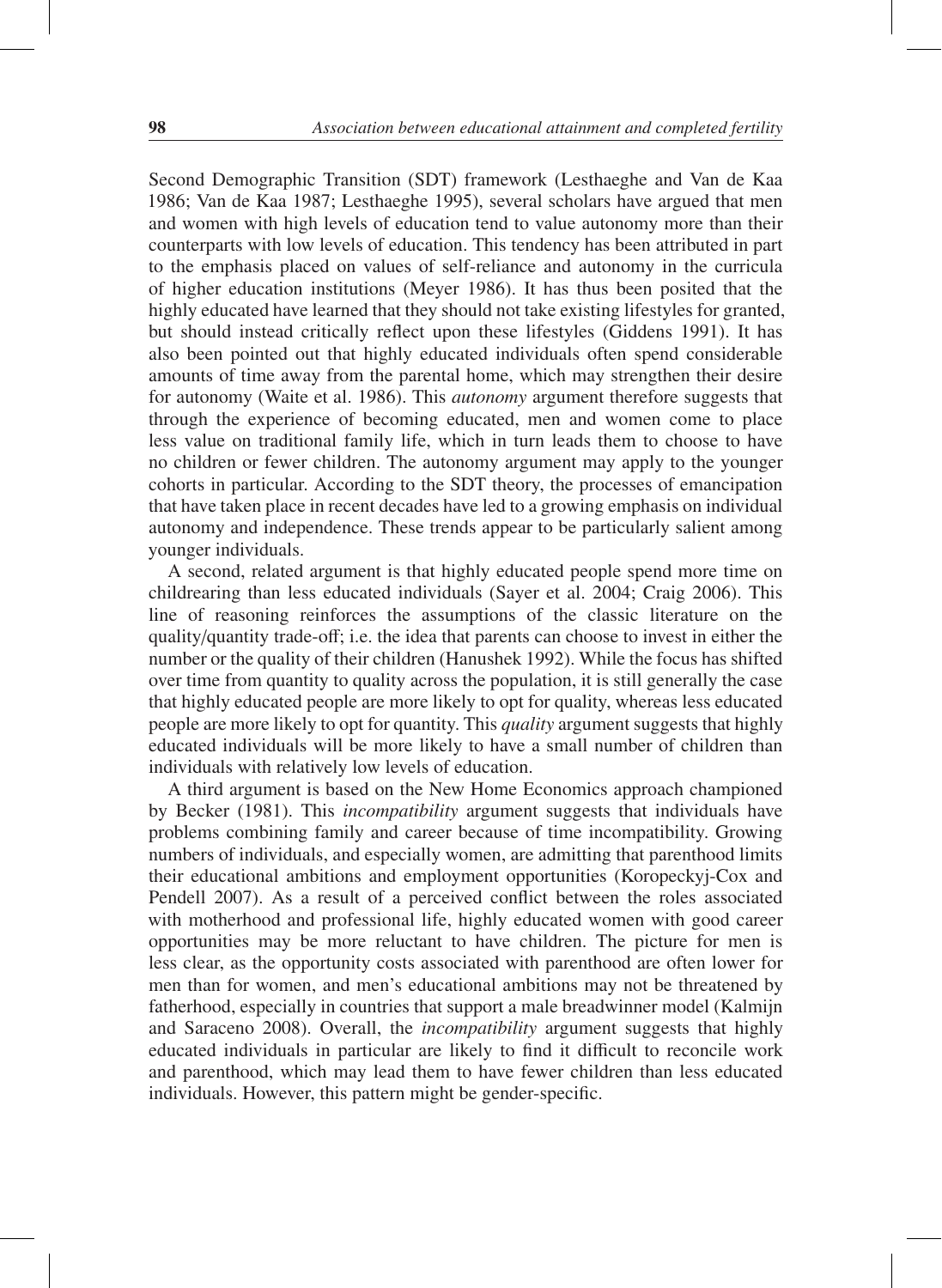The fourth argument, which is also based on insights from economics (Becker 1981), emphasises monetary rather than time restrictions. The *a*ff*ordability* argument is derived from the observation that raising children is costly, and that high-income couples are better able to afford to have children than couples with lower incomes. As income is strongly linked to educational attainment, it is assumed that an increase in educational levels will lead to an increase in the number of children individuals or couples can afford to have.

Thus, three out of four of these arguments suggest that highly educated individuals will have fewer children than less educated individuals. Although this does not necessarily imply that the educational gradient will be negative, we expect to find that the affordability argument is weaker than the combined impact of the other three arguments. Thus, we hypothesise that there is a general negative association between education and completed family size. However, we also expect to find that this effect operates differently for men than for women. Specifically, we anticipate that the incompatibility argument is more relevant for women than for men, as women are often expected to take on the main responsibilities for household labour. We therefore hypothesise that the negative relationship between education and the number of children is stronger for women than for men (Hilgeman and Butts 2009; McDonald 2000). Our first two hypotheses may be summed up as follows:

- H1: The completed family size of both men and women in Europe is negatively related to their level of educational attainment.
- H2: This negative relationship is stronger for women than for men.

## 2.2 Cross-national differences in the educational gradient

In recent years, much research has been conducted on cross-national differences in the extent to which states help women combine parenthood and paid employment. Some of that research (cf., Kalwij 2010; Adsera 2011) has been conducted at the macro level, and suggests that fertility may be higher in countries where this combination is facilitated by institutional arrangements (Engelhardt et al. 2004; Myrskylä et al. 2009; Thevenon and Gauthier 2011; Luci-Greulich and Thevenon 2013). Differences between welfare regimes may also have implications for the educational gradient in completed fertility.

Starting with the work of Esping-Andersen (1990, 1996), (European) countries have been clustered into one of a small set of welfare regimes based on how they organise the interplay between income transfers and social services. However, welfare regimes are characterised not only by the rights they grant, but by how these state activities interact with the family and the market in the provision of welfare (Esping-Andersen 1990, 1996). Esping-Andersen distinguished between liberal, social-democratic, and conservative-corporatist regimes. The liberal type – which is most common in countries with an Anglo-Saxon tradition – operates on the assumption that a majority of citizens can obtain adequate welfare benefits from the market, and that the government should play only a small role in welfare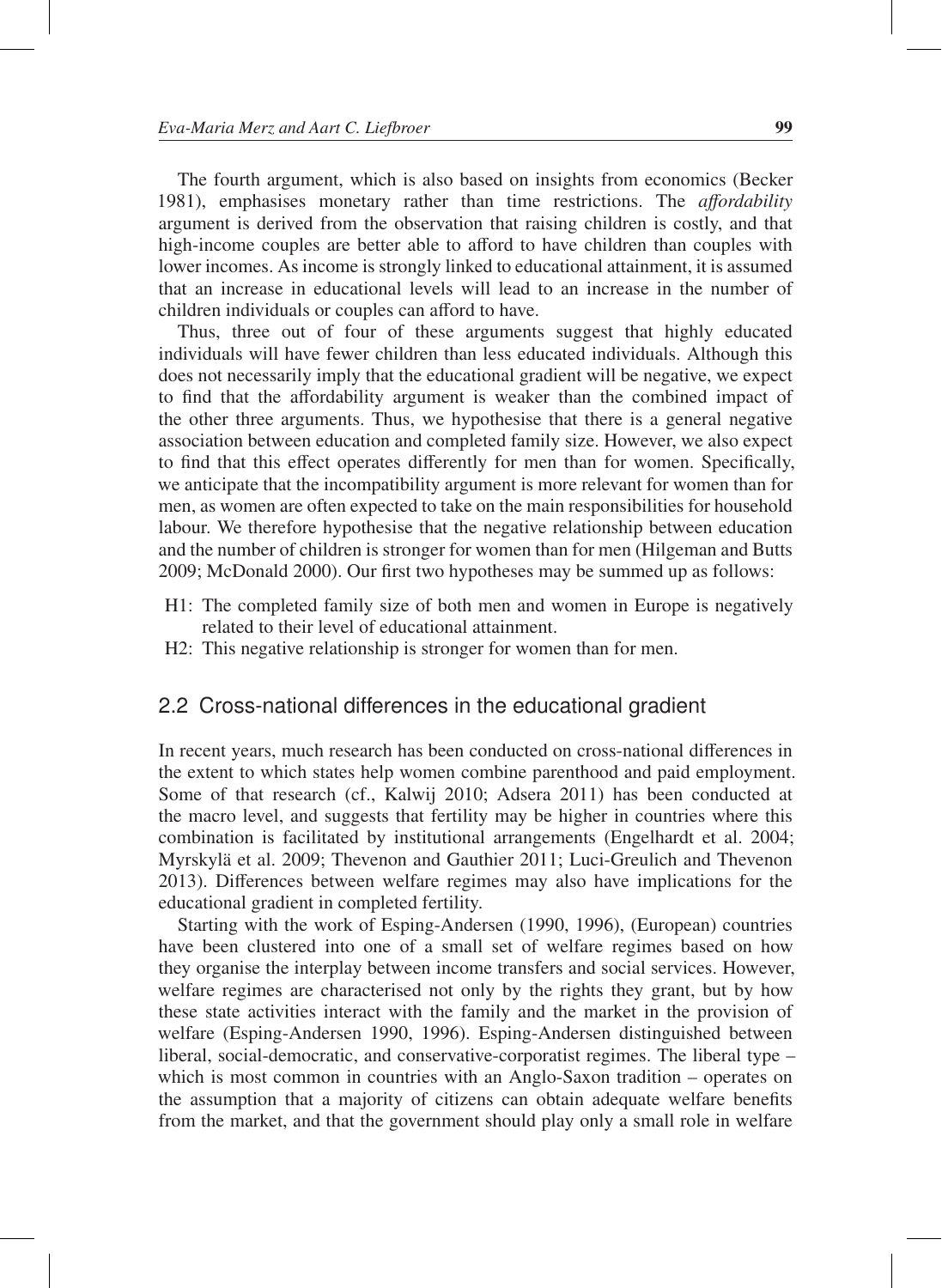redistribution. The conservative-corporatist welfare regime type is characterised by a moderate level of decommodification, whereby status differentials are preserved and rights are attached to class and status (Esping-Andersen 1990). The direct influence of the state is limited to providing income maintenance benefits related to occupational status (Fenger 2007). These corporatist regimes are also frequently shaped by Christian traditions (Esping-Andersen 1996). As many of the countries with a conservative-corporatist welfare regime type have been heavily influenced by the traditional family values advocated by Christian churches, the family benefits provided in these countries tend to encourage parenthood within a traditional male breadwinner model. France, Germany, Austria, Belgium, the Netherlands, and Italy are often classified as conservative-corporatist regimes.1 The third cluster, the socialdemocratic regime type, is mainly characterised by an emphasis on equalising the living conditions of the country's citizens, independent of individual contributions. This system focuses on synchronising social and labour market policies to provide citizens with relatively equal levels of income, health care access, and social benefits (Andersson et al. 2009). The Nordic countries of Denmark, Norway, Sweden, and Finland are usually classified as social-democratic regimes.

Soon after Esping-Andersen introduced his three regime types, a discussion started about whether these categories were sufficiently comprehensive; and about whether the southern European countries had been correctly classified as belonging to the conservative-corporatist regime category, or whether they should be assigned to a separate Mediterranean regime category (e.g. Ferrera 1996; Bonoli 1997). It has been suggested that Mediterranean countries deviate from the corporatist type in several ways: i.e. they have a fragmented income maintenance system, a low degree of state penetration of the welfare sphere, and a rather selective distribution of social benefits (Ferrera 1996). Thus, the Mediterranean welfare regime type is characterised by a strong reliance on the family, traditional gender role patterns, and low levels of institutionalised child care.

In central and eastern European countries, birth rates have been low since the communist system collapsed and was replaced by a capitalist market economy

<sup>&</sup>lt;sup>1</sup> We acknowledge that a considerable degree of heterogeneity may exist within this cluster of countries, especially with regard to the timing of the introduction of policies and infrastructures that facilitate the reconciliation of labour force participation and childrearing. France and Belgium, for example, introduced reconciliation policies – such as policies that provide access to affordable day care arrangements – much earlier than the other countries. In the current study, however, we decided to retain the original theoretically grounded classification of Esping-Andersen. Changes to this classification were only introduced based on successive theoretical discussions of welfare states. In response to the general criticism of Esping-Andersen's classification by Ferrera (1996) and Bonoli (1997), Italy was grouped with other Mediterranean countries. At the same time, we decided to keep France and Belgium in the conservative-corporatist category, as this is generally done when grouping welfare states based on general policy. However, we admit that with regard to specific reconciliation policies, France and Belgium might be closer to the Nordic welfare states than to the other conservative states. Therefore, we tested the robustness of our classification in the results section, and commented on the results in the discussion section.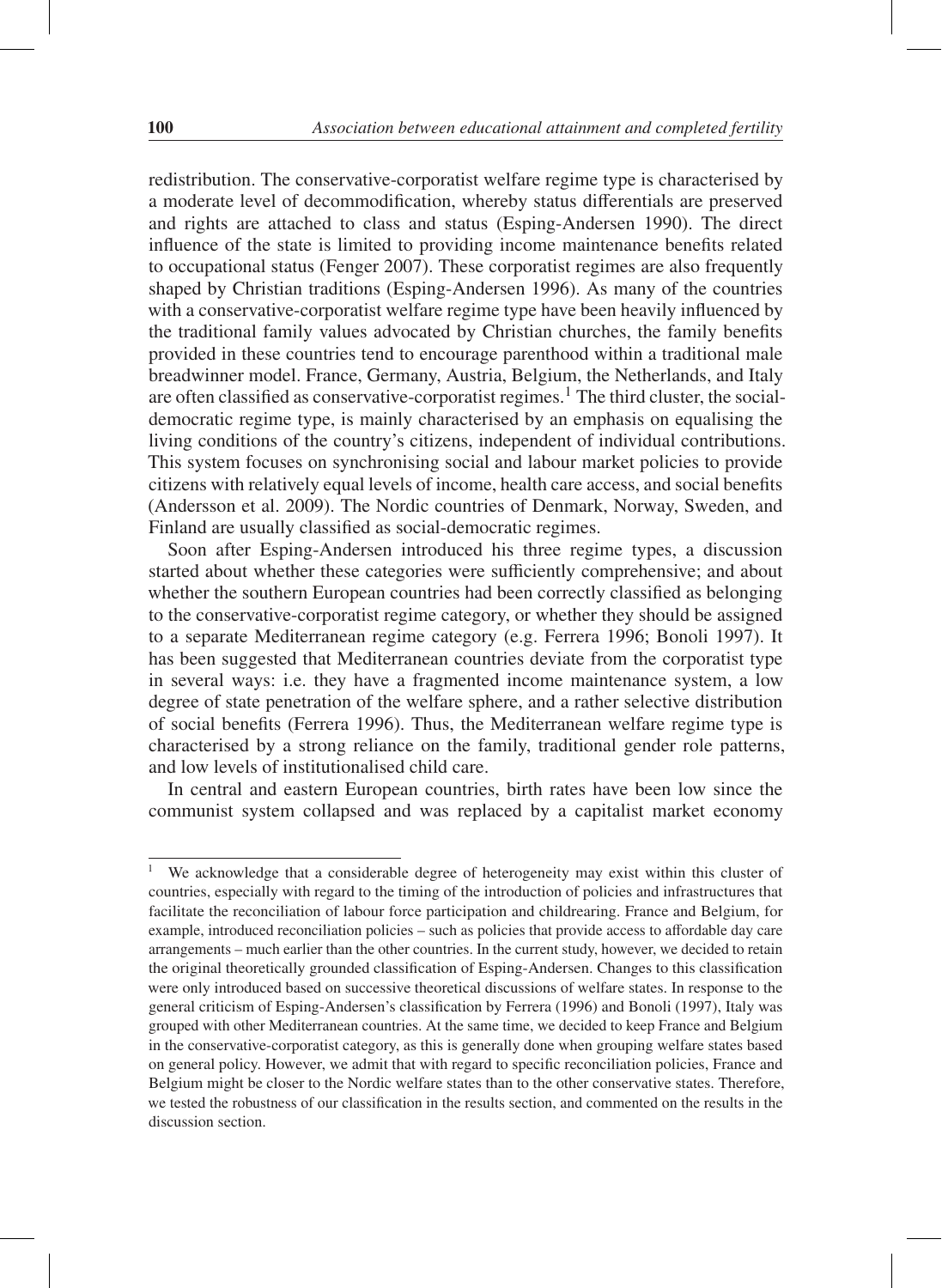| Welfare state regimes    | <b>Countries</b>                    |
|--------------------------|-------------------------------------|
| Conservative-corporatist | Belgium, France, Netherlands,       |
|                          | Austria, Germany, Switzerland       |
| Social-democratic        | Denmark, Finland, Norway, Sweden    |
| Liberal                  | Great Britain, Ireland              |
| Post-Soviet              | Estonia, Latvia, Russia, Ukraine    |
| Post-communist European  | Bulgaria, Hungary, Poland, Romania, |
|                          | Slovenia, Slovakia                  |
| Mediterranean            | Cyprus, Spain, Portugal             |

#### Table 1: Classification of welfare states across Europe

(Sobotka 2004). Economic restructuring and the accompanying uncertainties have led to societal transformations in these former socialist countries, which have increased the costs of childbearing (Philipov et al. 2006). The issue of how the post-Soviet states and the post-communist central European countries fit into the welfare regime typology has not been fully resolved. Esping-Andersen (1996) criticised the expansion of his typology, suggesting that the differences observed between the characteristics of his welfare regime types and those of eastern European countries were transitional in nature. However, many of these differences have yet to disappear. Fenger (2007) has therefore suggested that the eastern European postcommunist countries should be assigned to one of two clusters: the post-Soviet states and the other post-communist countries. These two sets of eastern European countries have developed differently since the collapse of communism. Whereas countries like Poland and Slovenia joined the European Union after engaging in extensive negotiations and reforms, many post-Soviet states like Ukraine came under the influence of the Russian Federation. Both the post-communist eastern European and the post-Soviet welfare regimes resemble the conservative-corporatist regime type to some extent, albeit mixed with several characteristics of the socialdemocratic regime type. However, compared to the post-Soviet states, the postcommunist countries have more developed governmental programs and social services, and a more generous welfare state overall (Fenger 2007). Table 1 displays the classification of the ESS countries into these welfare regime types.

Our broad welfare state typology only allows for a general classification of countries based on how they help families combine parenthood, education, and paid employment. At the same time, the generality of this approach allows us to classify all countries, which is useful given the lack of specific policy information for several countries. In addition, we believe that this classification approach offers valuable insights into how the educational gradient in completed fertility differs across Europe. For instance, Andersson et al. (2009) pointed out that the Nordic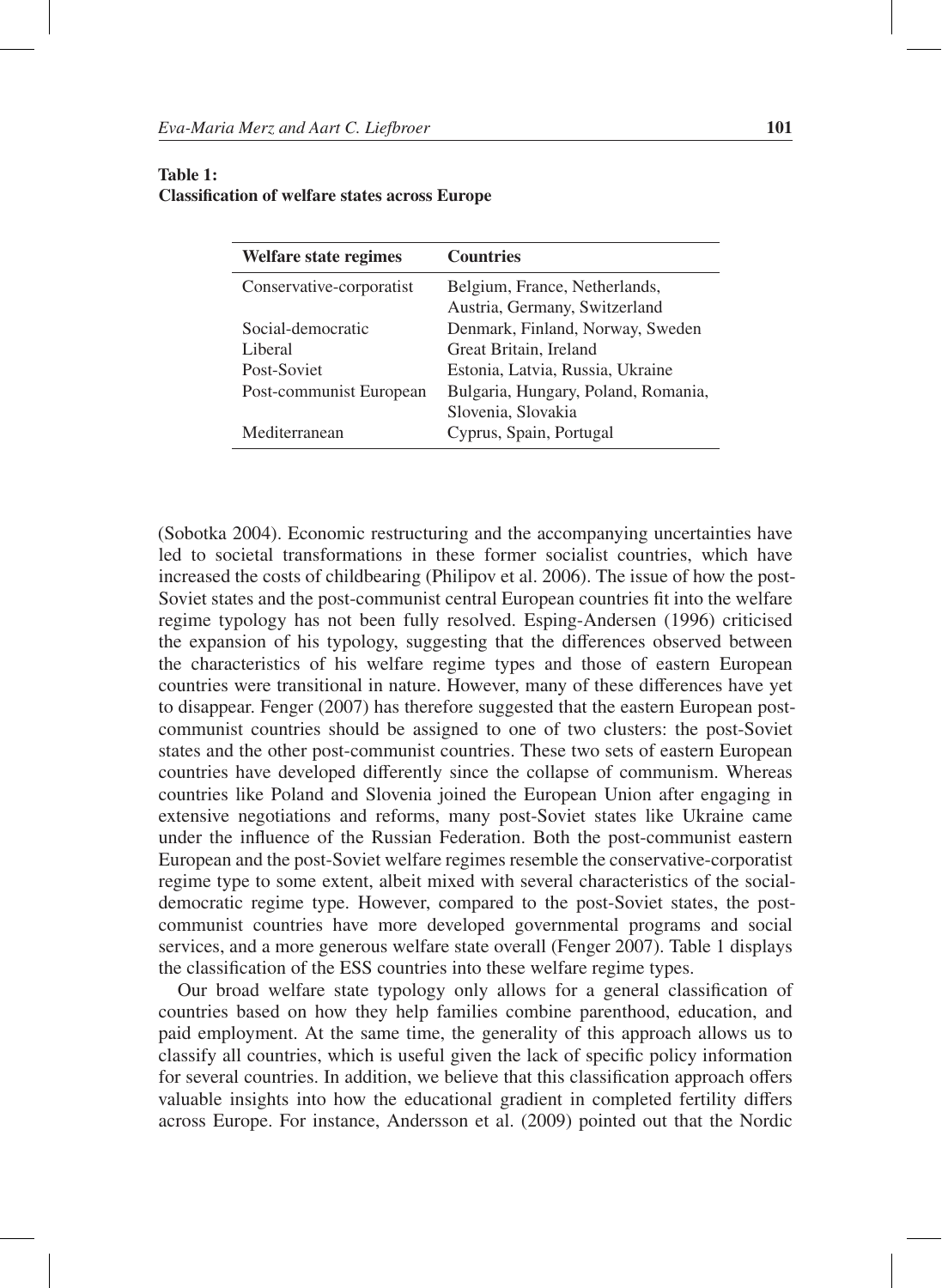social-democratic countries have similarly high levels of levels of fertility and female labour force participation, and thus have "a common Nordic fertility regime" (p. 313). In an analysis of two cohorts of Polish women, Brzozowska (2014) found large and persistent differences in fertility by educational level both before and after the collapse of communism. In the liberal countries, and especially in the UK, large educational gradients in fertility have been found (Berrington et al. 2015).

Based on these earlier studies, and taking the characteristics of different welfare regimes into account, we expect to find that parenthood and labour force participation are more compatible in the social-democratic welfare regimes and – albeit to a lesser extent  $-$  in the liberal and the conservative welfare regimes than in the Mediterranean, the post-communist eastern European, and the post-Soviet welfare regimes; and that the educational gradients are therefore smaller in the first than in the second group of regimes. For instance, we expect to find that the provision of both public and private parental leave and childcare services is greater in the former than in the latter group (Hilgeman and Butts 2009). We thus formulate the following hypothesis:

H3: The negative educational gradient in completed family size is stronger in welfare regime types with poor arrangements for combining parenthood and employment than in welfare regime types with better arrangements for combining parenthood and employment.

As policies that facilitate the reconciliation of family and work have been implemented only relatively recently, we can expect to find that the negative gradient is weaker among younger cohorts (who may have benefited from these policies) than among older cohorts (who were unable to benefit from these policies). However, this cohort shift will have occurred only in welfare regimes in which these policies have improved over time. In welfare regimes in which there has been little or no improvement in these policies, no such shift across cohorts is expected. We therefore compare two cohorts – those cohorts born before 1945 and those born after 1944 – and formulate the following hypothesis:

H4: The educational gradient in completed family size is weaker for younger than for older cohorts, but only in welfare regimes with policies aimed at facilitating the reconciliation of family and work.

## **3 Method**

## 3.1 Procedure and participants

The data used in this study stem from the third round of the European Social Survey (ESS), which was conducted in 2005 and 2006. The ESS is a repeated cross-sectional survey that focuses on identifying cross-national differences in social attitudes and values, and on collecting high-quality data by ensuring high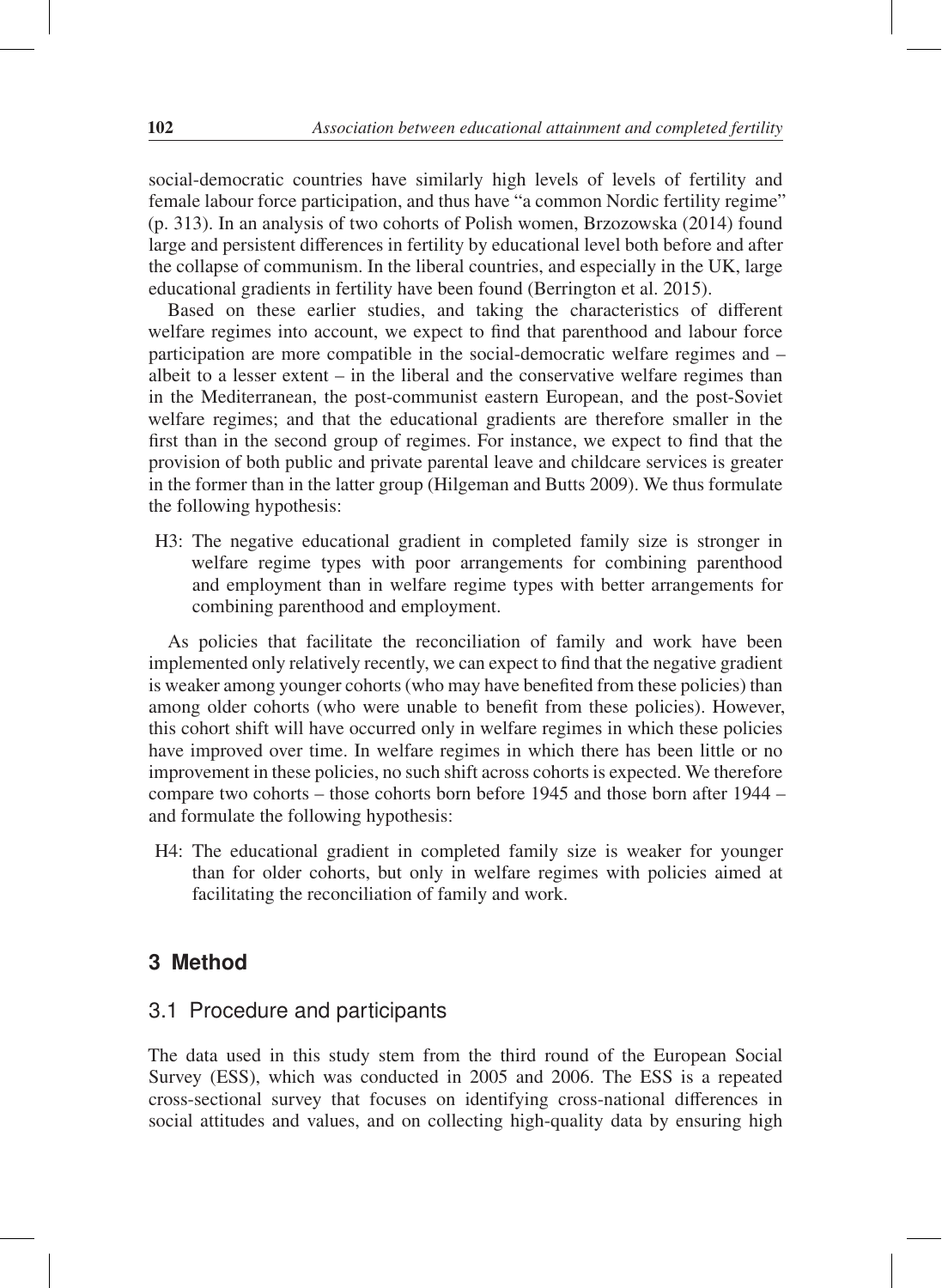response rates (Stoop et al. 2010) and questionnaire equivalence across countries (Jowell et al. 2007). To achieve results with a very high degree of cross-country comparability, strict protocols are followed (Matsuo et al. 2009). To enhance comparability, the questionnaires have been translated with careful attention to the country context, and the same sampling plan is applied in all countries (cf. Billari et al. 2011). The data are collected through face-to-face interviews in the following countries: Austria, Belgium, Bulgaria, Switzerland, Cyprus, Germany, Denmark, Estonia, Spain, Finland, France, Great Britain, Hungary, Ireland, Latvia, the Netherlands, Norway, Poland, Portugal, Romania, Russia, Sweden, Slovenia, Slovakia, and Ukraine. The ESS samples are intended to be representative of the residential population of each nation aged 15 and older, regardless of nationality, citizenship, or legal status. Any individual who has been living in the country for at least one year could be selected as respondent. Strict guidelines are used to obtain a dataset of high methodological quality. The response rates for the third round varied between 46.0% and 73.2%, with an average of 63.4%. The sample sizes varied between 995 (Cyprus) and 2,916 (Germany).

In the current study, we used information on 29,035 respondents from 25 countries. Given our focus on the total number of children born to an individual during his or her lifetime, we excluded respondents who had a fair chance of having additional children. We thus included in our sample respondents aged 40 or older, because only between 1.5% and 3.0% of births are to women over age 40 (Sobotka et al. 2010). Although men may be expected to have a higher percentage of their births after reaching age 40, the share is still likely to be relatively small. The mean age of the respondents was 59.3 ( $SD = 12.4$ , ranging from 40 to 101 years), and 56% were female. The characteristics of the entire sample and the key variables stratified by welfare regime are presented in Table 2.

#### 3.2 Measures

*Number of children.* The ESS respondents were asked how many children they had ever given birth to/fathered. This variable is used as the dependent variable "total number of children."

*Independent individual-level variables.* The following characteristics were used as individual-level predictors: gender, birth cohort, partner status, and education. Education was measured as completed years of education. For partner status, we used a measure indicating whether respondents had ever lived with a partner for three months or longer. To allow for possible non-linear cohort effects, both cohort and cohort squared were included in the analyses.

*Welfare state regime.* Based on the theoretical discussion above, countries were identified as having one of six welfare regime types.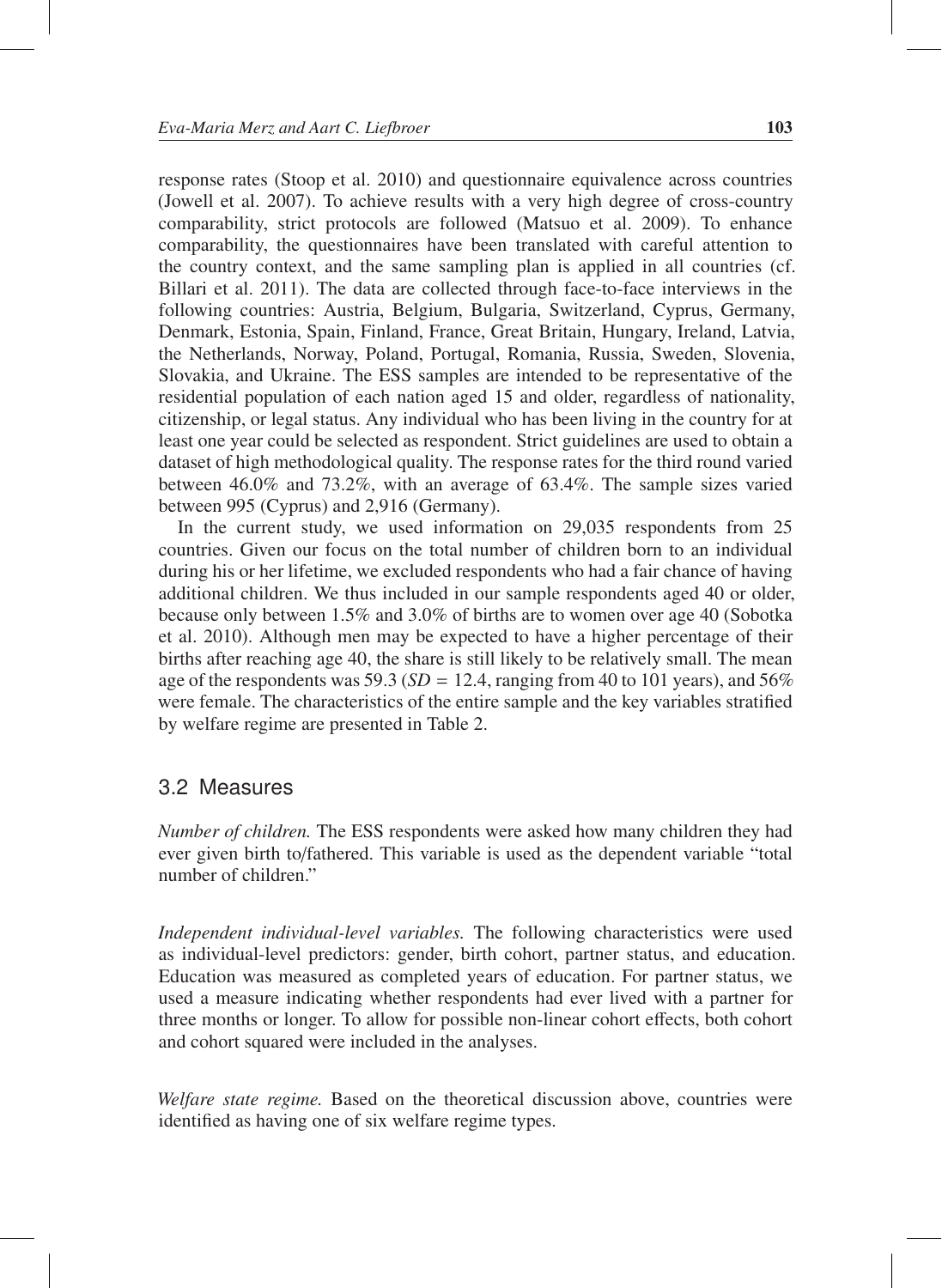|             | and ofte to                         |
|-------------|-------------------------------------|
|             | $\frac{1}{2}$<br>$-1.041$<br>$\sum$ |
|             | $\frac{5}{10}$<br>I<br>$\eta$ do.   |
|             | i<br>l                              |
|             |                                     |
| i<br>₿<br>F | ŗ                                   |

| Welfare state regime                    | M(SD)<br>Age        | $\%$ female<br>Gender | Ever partnered, Education, Number of<br>$\%$ yes | M(SD)                      | children, M (SD) |
|-----------------------------------------|---------------------|-----------------------|--------------------------------------------------|----------------------------|------------------|
| Conservative-corporatist $(n = 8, 184)$ | 58.33 (12.64)       | 53.63                 | 89.52                                            | $12.43(3.91)$ 1.90 (1.38)  |                  |
| Social-democratic $(n = 4,495)$         | 59.17 (12.43)       | 51.79                 | 96.08                                            | $12.39(4.50)$ $2.12(1.41)$ |                  |
| Liberal $(n = 2,522)$                   | 60.04 (13.05)       | 54.15                 | 88.21                                            | (2.73(4.06) 2.25(1.86))    |                  |
| Post-Soviet ( $n = 4,673$ )             | 59.70 (12.07)       | 62.74                 | 91.18                                            | (1.47(3.78) 1.72(1.04))    |                  |
| Post-communist European $(n = 5,991)$   | 59.31 (11.87)       | 59.86                 |                                                  | (0.95(3.85) 2.06(1.28))    |                  |
| Mediterranean $(n = 3,170)$             | 60.37 (12.79)       | 58.90                 | 94.23                                            | $7.82(5.23)$ $2.23(1.61)$  |                  |
| Total $(N = 29,035)$                    | 59.25 (12.43) 55.99 |                       | 92.14                                            | $11.50(4.38)$ 2.01 (1.40)  |                  |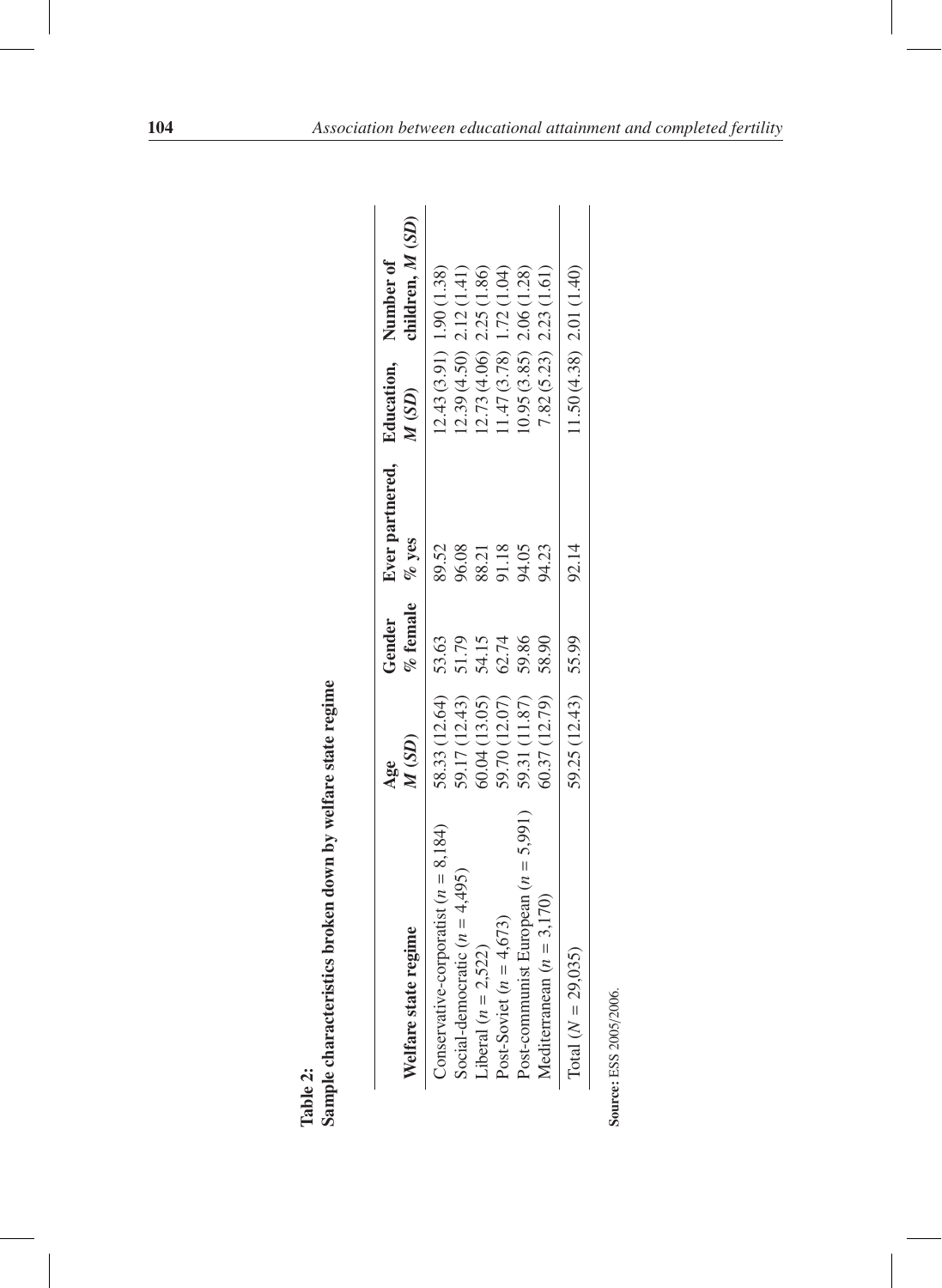#### 3.3 Analysis strategy

Descriptive analyses were performed for the whole sample, and were broken down by welfare regime. Negative binomial multilevel regression was used to investigate the statistical effects of individual and country characteristics and their interactions (both within-level and cross-level interactions) on the average number of children born to individuals in Europe. The analyses were conducted for the entire sample, and for men and women separately. The effects were then calculated for two different cohorts: respondents born before 1945 and respondents born after 1944. Using multilevel modelling, units at the first level (individual respondents) were treated as nested within units at the next (second) level of analysis (countries), and the dependency between observations within countries was accounted for. The analyses were conducted by using the negative binomial multi-level regression procedure of MLwin, with the maximum likelihood method to estimate variance components. The negative binomial distribution was used because it is more flexible than the Poisson distribution. Several multilevel models were estimated, beginning with an *intercept only* model (cf. Model 1). Such a model allowed us to examine whether there was a statistically significant amount of variation in completed fertility at the country level. This estimate is presented in the results on the random part of the model.

## **4 Results**

#### 4.1 Descriptive results

Table 2 presents means and standard deviations of the core variables broken down by welfare regime. Overall, across countries and cohorts and for both sexes, the average number of children was 2.01. The total number of children was higher for women than for men ( $m = 2.11$  versus  $m = 2.02$ ), and for individuals born before 1945 ( $m = 2.24$ ) than for individuals born after 1945 ( $m = 1.97$ ). This reduction in the total number of children was mainly due to changes in the behaviour of respondents with low educational levels. For instance, among women with 13 or more years of completed education, the mean family size was relatively stable  $(m = 1.91$  for women born before 1945 and  $m = 1.90$  for women born after 1944). However, among women with 12 or fewer years of completed education, the mean total number of children dropped from 2.34 among those born before 1945 to 2.13 among those born after 1944. As we can see in Table 2, there is considerable variation across welfare regimes. The average number of children per respondent was 1.72 in the post-Soviet states, but was 2.25 in the countries with a liberal welfare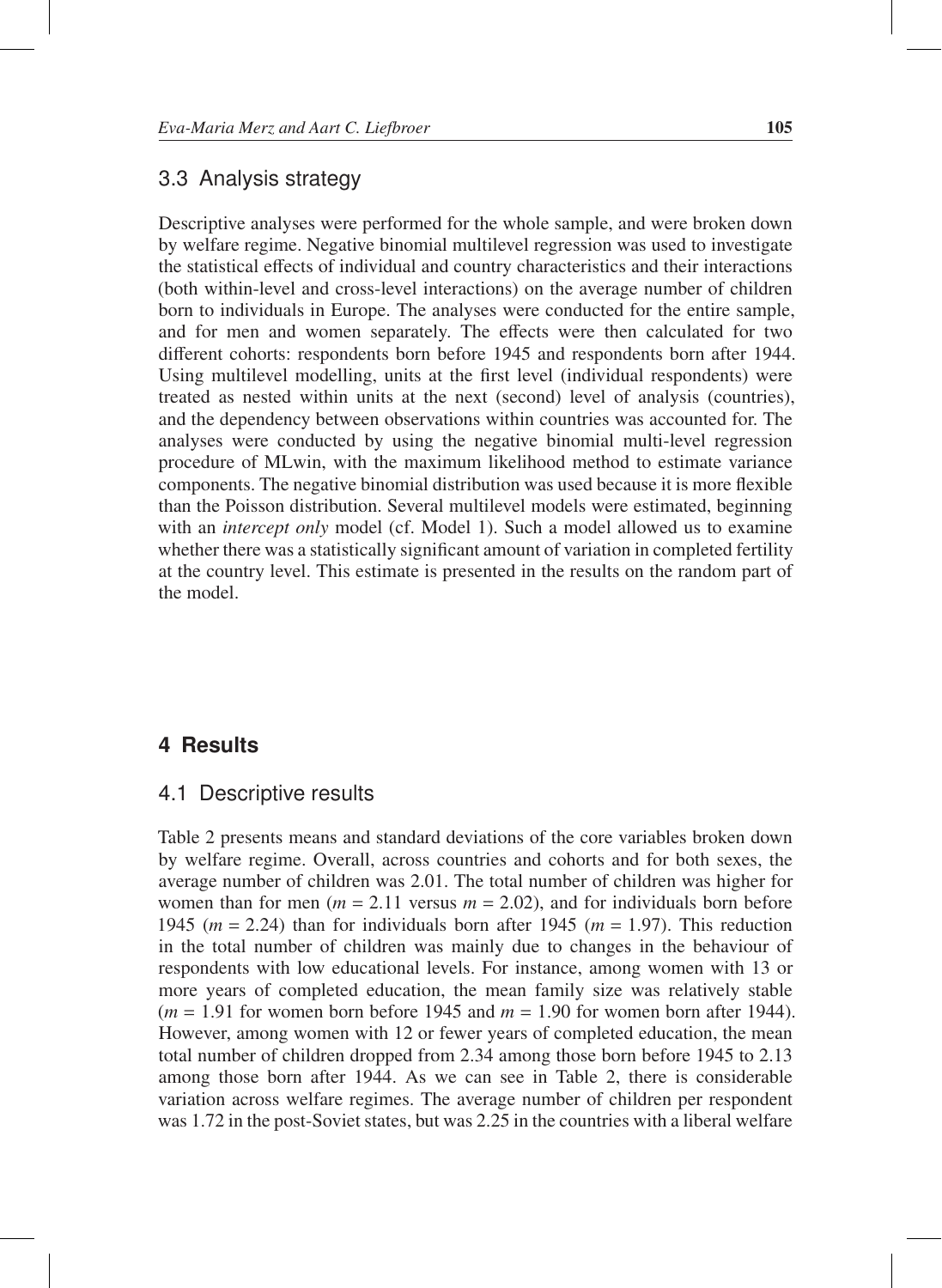regime type.<sup>2</sup> Overall, the mean total number of children was clearly lowest in the post-Soviet countries and in the conservative-corporatist countries, and was clearly highest in the liberal and the Mediterranean countries.

On average, respondents had attained about 11.5 years of education. Men had completed more years of education on average than women  $(m = 12.0 \text{ versus}$  $m = 11.1$ ). The number of years spent in education was lowest in Mediterranean countries, at an average of eight years. In all other countries, the average number of years spent in education was 11 or more. The average age of the respondents was just over 59, and 56% of the respondents were women. Over 90% had been partnered at some point during their life.

#### 4.2 Multilevel results

To test our hypotheses, a number of multilevel models were estimated. The results are presented in Table 3. The clearly statistically significant variation in the constant in the *intercept only* model (cf. Model 1) indicates that completed fertility varied across countries.

In the second model, individual characteristics were added. Overall, women reported having higher completed fertility than men. Fertility also decreased across cohorts, with older birth cohorts having higher completed fertility than younger cohorts. Our finding that the effect of cohort squared was non-significant indicates that the drop in fertility occurred in a linear fashion. The strong positive effect of the variable "ever lived with a partner" implies that respondents who had never lived with a partner had far lower levels of completed fertility than respondents who had lived with a partner during part of their reproductive lifespan.

The most important finding in Model 2 is the negative and statistically significant effect of completed years of education  $(b = -.012)$ . This statistical effect implies that the total number of children born to respondents across Europe was decreasing with increasing levels of education. This finding supports our first hypothesis. After the individual-level variables were included, the variance at the country level fell by almost 10% (from 0.037 to 0.034); which suggests that a small portion of the country differences in the total number of children is attributable to differences in the composition of the population in terms of levels of education and partner status.

Also in Model 2, we tested the hypothesis that the negative educational gradient was stronger for women than for men by including an interaction term between

<sup>&</sup>lt;sup>2</sup> Given the nature of our data, it was hard to validate the information on the total number of children. We extracted information on completed fertility for the birth cohorts and the countries in our classification from the Human Fertility Database (www.humanfertililty.org), and compared the ranking of the welfare states with those in our data. There were no large discrepancies. In both instances, the highest completed fertility rate was recorded in the liberal and the southern European countries, and the lowest completed fertility rate was recorded in the post-Soviet and the conservative-corporatist countries.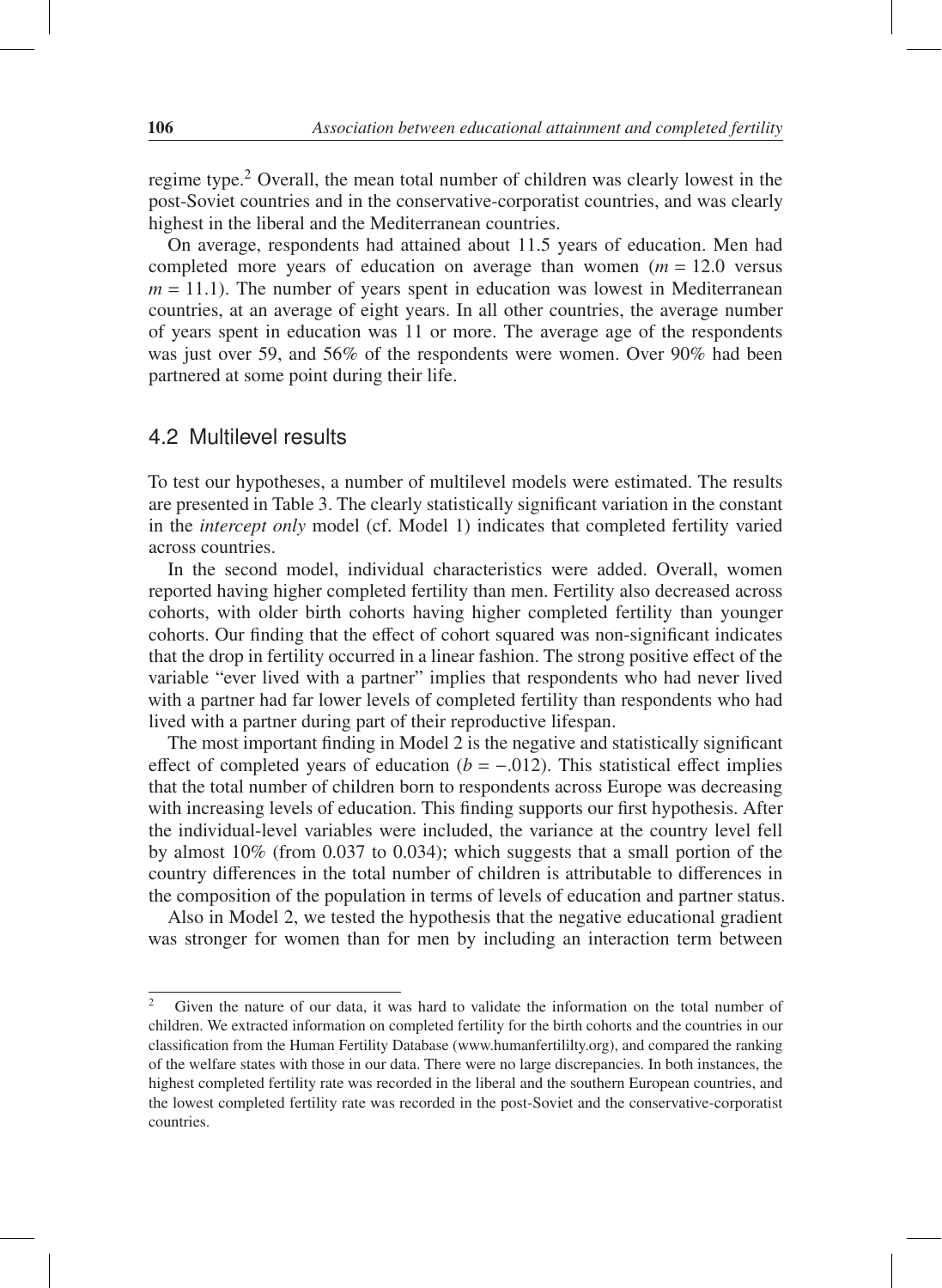|                                           | Model 1    |       | Model 2         |       | Model 3                      |                  | Model 4                                            |                                                                          |
|-------------------------------------------|------------|-------|-----------------|-------|------------------------------|------------------|----------------------------------------------------|--------------------------------------------------------------------------|
|                                           | Estimate   | SE    | <b>Estimate</b> | SE    | <b>Estimate</b>              | SE               | <b>Estimate</b>                                    | SE                                                                       |
| Predictors individual level               |            |       |                 |       |                              |                  |                                                    |                                                                          |
| Constant                                  | $0.700***$ | 0.017 | $-0.065*$       | 0.027 | $-0.080*$                    | 0.035            | $-0.078*$                                          | 0.035                                                                    |
| Gender                                    |            |       | $0.038***$      | 0.008 |                              |                  |                                                    |                                                                          |
| Cohort                                    |            |       | $-0.005***$     | 0.000 | $0.039***$<br>-0.005***      | $0.008$<br>0.000 | $0.037***$<br>-0.005***                            |                                                                          |
| Cohort squared                            |            |       | $-0.000$        | 0.000 | $-0.000$                     | 0.000            | $-0.000$                                           | $\begin{array}{c} 0.008 \\ 0.000 \\ 0.000 \\ 0.022 \\ 0.003 \end{array}$ |
| Ever lived with partner                   |            |       | $0.787***$      | 0.021 |                              | 0.022            |                                                    |                                                                          |
| Completed years of education              |            |       | $-0.012***$     | 0.001 | $\frac{0.788***}{-0.012***}$ | 0.001            | $\frac{0.788***}{-0.011***}$                       |                                                                          |
| Gender*education                          |            |       | $-0.009***$     | 0.002 | $-0.009***$                  | 0.002            | $-0.008***$                                        | 0.002                                                                    |
| Predictors country level                  |            |       |                 |       |                              |                  |                                                    |                                                                          |
| Conservative-corporatist (ref.)           |            |       |                 |       |                              |                  |                                                    |                                                                          |
| Social-democratic                         |            |       |                 |       | $0.075*$                     | 0.044            | $0.077*$                                           |                                                                          |
| Liberal                                   |            |       |                 |       | $0.227***$                   |                  | $0.226***$<br>-0.193***                            | 0.044<br>0.056<br>0.046<br>0.040<br>0.050                                |
| Post-Soviet                               |            |       |                 |       | $-0.195***$                  | $0.055$<br>0.045 |                                                    |                                                                          |
| European<br>Post-communist                |            |       |                 |       | 0.008                        |                  | $-0.002$                                           |                                                                          |
| Mediterranean                             |            |       |                 |       | 0.058                        | 0.039<br>0.048   | 0.016                                              |                                                                          |
| Cross-level interaction                   |            |       |                 |       |                              |                  |                                                    |                                                                          |
| Education*conservative-corporatist (ref.) |            |       |                 |       |                              |                  |                                                    |                                                                          |
| Education*social-democratic               |            |       |                 |       |                              |                  | $0.010^\ast$                                       |                                                                          |
| Education*libera                          |            |       |                 |       |                              |                  |                                                    |                                                                          |
| Education*post-Soviet                     |            |       |                 |       |                              |                  | $\begin{array}{c} 0.000 \\ 0.011^{**} \end{array}$ |                                                                          |
| Education*post-communist European         |            |       |                 |       |                              |                  | $-0.011**$                                         | 0.003<br>0.003<br>0.004<br>0.004                                         |
| Education*Mediterranean                   |            |       |                 |       |                              |                  | $-0.011**$                                         | 0.004                                                                    |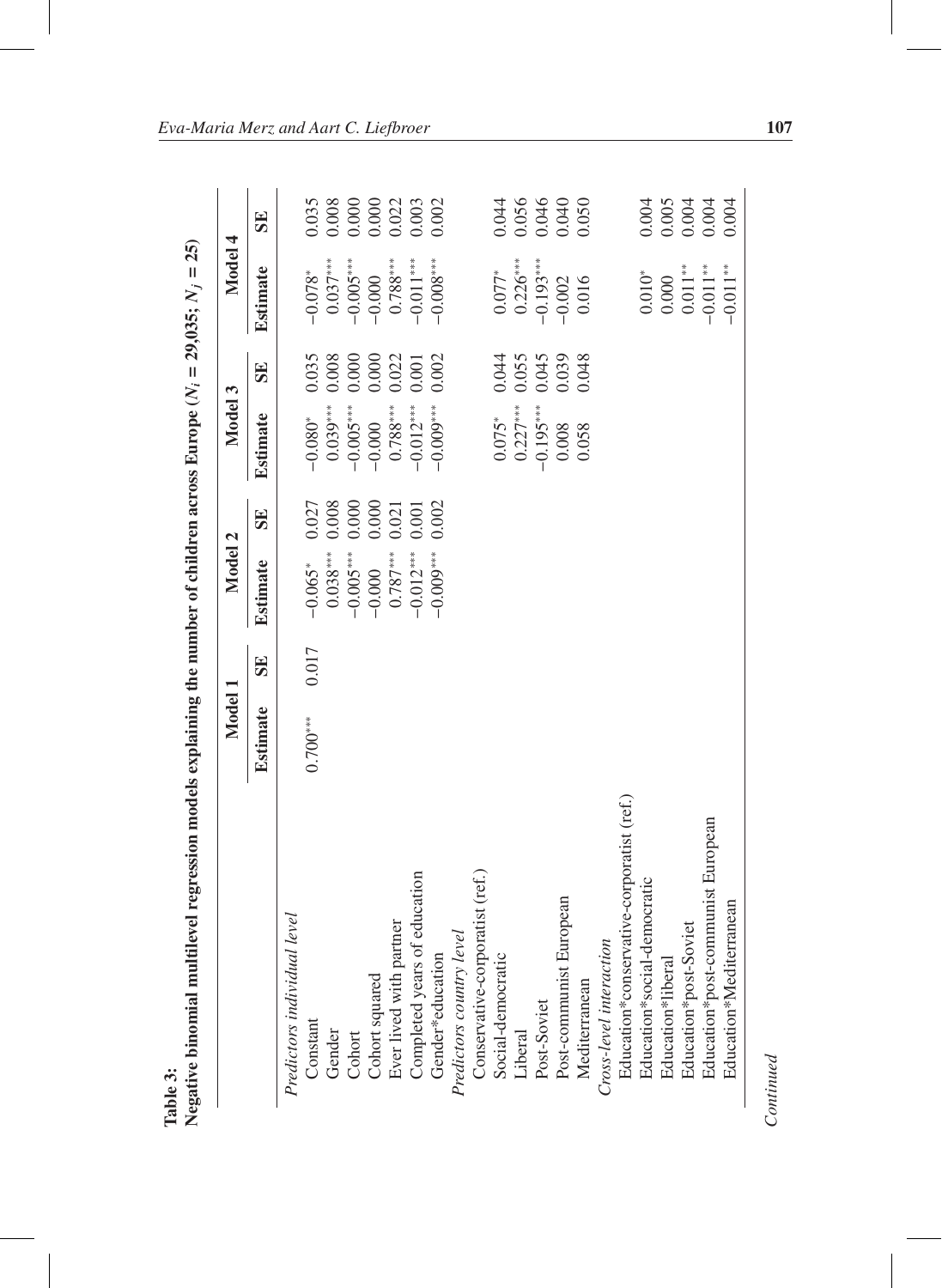|                                         | Model 1          |    | Model 2          |    | Model 3          | Model 4    |           |
|-----------------------------------------|------------------|----|------------------|----|------------------|------------|-----------|
|                                         | <b>Estimate</b>  | 52 | <b>Estimate</b>  | 5E | Estimate SE      | Estimate   | <b>SE</b> |
| education)<br>Random part<br>Variance ( |                  |    |                  |    |                  | 0.000      | 0.000     |
| constant)<br>Variance (                 | $0.037***$ 0.005 |    |                  |    | $0.021***$ 0.003 | $0.022***$ | 0.003     |
| Covariance (education, constant)        |                  |    | $0.034***$ 0.005 |    | 0.000            |            |           |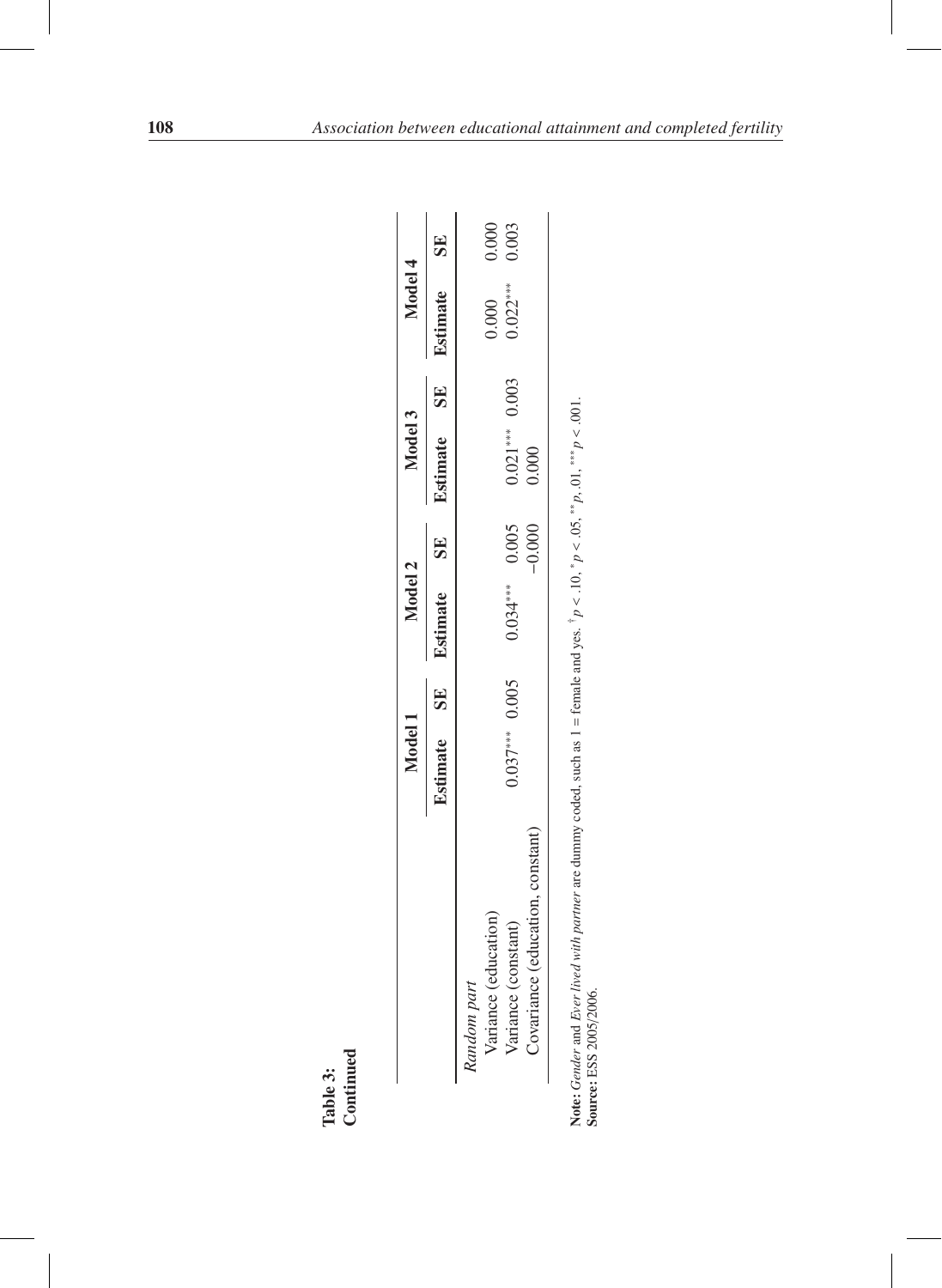gender and education. The analysis showed that the interaction term was statistically significant and that the educational gradient in completed fertility was stronger for women  $(b = -.012 + -.009 = -.021)$  than for men  $(b = -.012)$ , thereby confirming our second hypothesis. At the same time, this finding indicates that, across Europe, higher educational attainment led to lower completed family size among men as well as among women.

In Model 3, the welfare regime typology of countries was added. Countries classified as belonging to the conservative-corporatist welfare regime type constituted the reference category. Compared to these countries, the total number of children was higher in social-democratic countries  $(b = .075)$  and lower in post-Soviet countries ( $b = -.195$ ). Completed fertility was also shown to be higher in liberal countries  $(b = .227)$ , thereby confirming the descriptive results presented in Table 2. A surprising result of Model 3 is that the total number of children in Mediterranean countries did not differ from the total number in countries classified as conservative-corporatist. This suggests that the relatively large total number of children in Mediterranean countries shown in Table 2 was mainly attributable to the relatively low levels of educational attainment in these countries. Indeed, after educational attainment was controlled for, the differences between Mediterranean countries and the other countries in the total number of children became smaller.

Including the welfare regime typology in Model 3 decreased the country-level variance by almost 40% (from 0.034 to 0.021). Although this decrease was substantial and was statistically significant, it also indicated that there was a large degree of variation in completed fertility between countries identified as having the same welfare regime. To test whether the effect of education on the total number of children varied across welfare state regimes, a cross-level interaction between education and welfare regime was added to the model (see Model 4). The results showed that the effect of educational attainment clearly differed by welfare state regime. Among women, the negative educational gradient was found to be strongest in the Mediterranean and the post-communist European countries  $(b = -0.011 + -0.008 + -0.011 = -0.030)$ , and weakest in the social-democratic and the post-Soviet countries ( $b = -.009$  and  $b = -.008$ , respectively). The liberal and the conservative-corporatist countries occupied a middle position (*b* = −.019). Overall, this pattern was largely in line with expectations, with one exception: i.e. the negative educational gradient in post-Soviet countries was weaker than expected.

Up to this point, the analyses were performed jointly for men and women and for both cohorts. To get a more nuanced view of the relationship between educational attainment and the total number of children, we also performed analyses for men and women, and for cohorts born before 1945 and after 1944 separately. The results of these analyses are presented in Table 4.

The first two columns of Table 4 display the results for the cohorts born before 1945 and after 1944. The women of the older cohort had finalised their reproductive careers before 1990; i.e. at a time when eastern European countries were still under communist-led governments. In most of the western European countries outside of the Nordic countries, levels of support for combining motherhood and labour force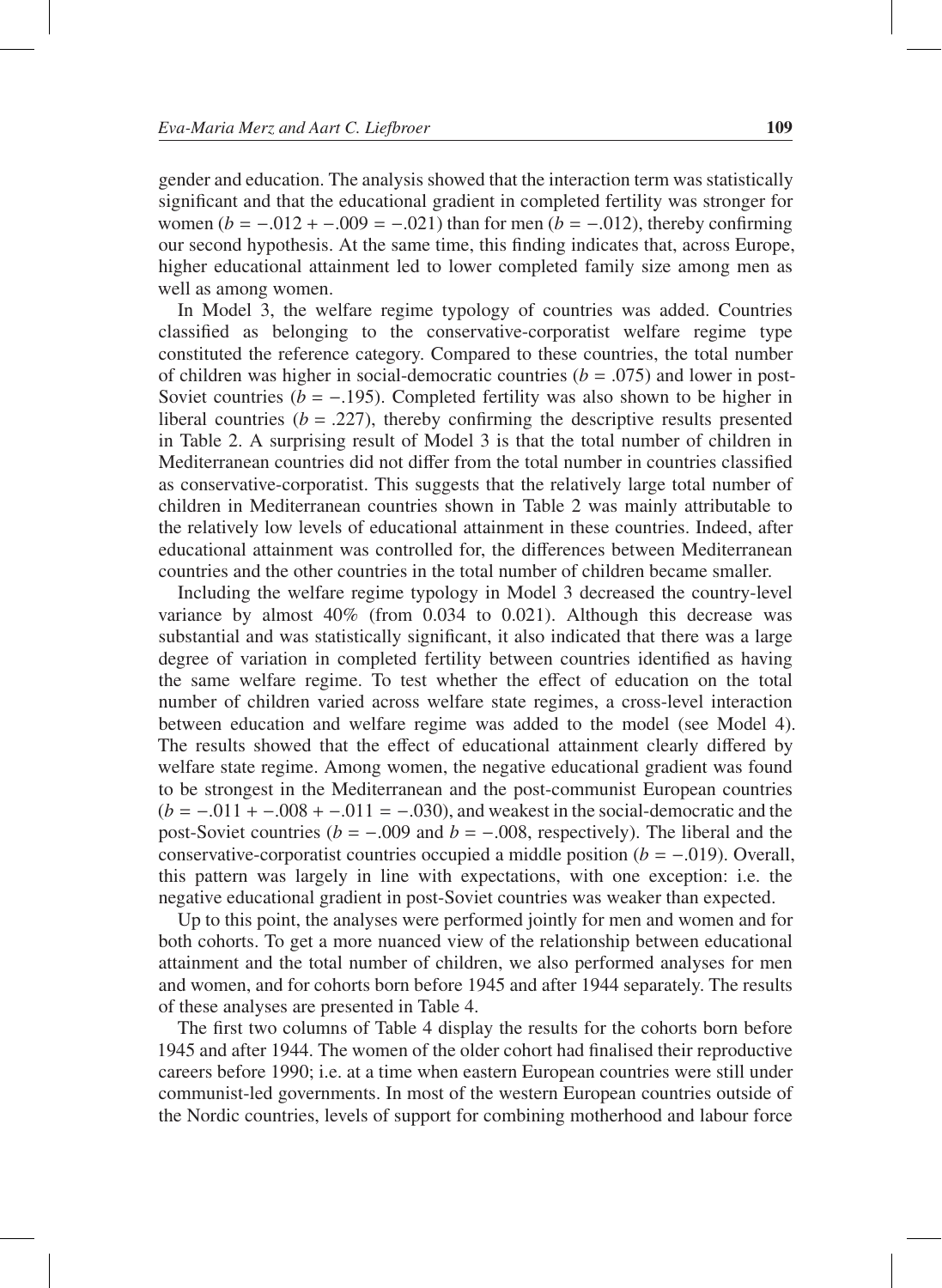|                                                                                               | Born before 1945 |       | Born after 1944          |                    | Women                                                         |                    | Men                  |                       |
|-----------------------------------------------------------------------------------------------|------------------|-------|--------------------------|--------------------|---------------------------------------------------------------|--------------------|----------------------|-----------------------|
|                                                                                               | <b>Estimate</b>  | SE    | <b>Estimate</b>          | SE                 | <b>Estimate</b>                                               | SE                 | <b>Estimate</b>      | SE                    |
| Predictors individual level                                                                   |                  |       |                          |                    |                                                               |                    |                      |                       |
| Constant                                                                                      | $0.269***$       | 0.042 | $-0.325***$              | 0.042              | $0.105**$                                                     | 0.038              | $-0.269***$          | 0.045                 |
|                                                                                               | 0.022            | 0.013 | $0.048***$               | 0.010              |                                                               |                    |                      |                       |
| Gender<br>Cohort                                                                              |                  |       |                          |                    | $-0.003***$                                                   | 0.000              | $-0.008***$          | 0.001                 |
|                                                                                               |                  |       |                          |                    | $-0.000$                                                      | 0.000              | $-0.000$             |                       |
| Cohort squared<br>Ever lived with partner<br>Completed years of education                     | $0.619***$       | 0.030 | $0.973***$               | 0.031              | $0.650***$                                                    | 0.027              | $0.967***$           | 0.000<br>0.035        |
|                                                                                               | $-0.031***$      | 0.004 | $-0.011**$               | 0.004              | $-0.028***$                                                   | 0.006              | $-0.005$             | 0.003                 |
| Gender*education                                                                              | $-0.016***$      | 0.003 | $-0.004*$                | 0.002              |                                                               |                    |                      |                       |
|                                                                                               |                  |       |                          |                    |                                                               |                    |                      |                       |
| Predictors country level<br>Conservative-corporatist (ref.)                                   |                  |       |                          |                    |                                                               |                    |                      |                       |
|                                                                                               | $-0.023$         | 0.048 |                          | 0.046              |                                                               | 0.044              |                      | 0.047                 |
|                                                                                               | $0.214***$       | 0.061 | $0.167***$<br>$0.207***$ | 0.059              | $\begin{array}{c} 0.058 \\ 0.267*** \\ -0.185*** \end{array}$ | 0.056              | $0.099^*$<br>0.172** |                       |
| Social-democratic<br>Liberal<br>Post-Soviet                                                   | $-0.336***$      | 0.051 | $-0.077y$                | 0.046              |                                                               | 0.045              | $-0.165***$          | $\frac{0.061}{0.051}$ |
|                                                                                               | $-0.112***$      | 0.044 | 0.062                    | $0.041$<br>$0.052$ | $-0.024$                                                      | 0.039<br>0.050     | 0.030                | 0.044                 |
|                                                                                               | 0.004            | 0.056 | 0.035                    |                    | $-0.005$                                                      |                    | 0.041                |                       |
| Post-communist European<br>Mediterranean<br>Cross-level interaction                           |                  |       |                          |                    |                                                               |                    |                      |                       |
|                                                                                               |                  |       |                          |                    |                                                               |                    |                      |                       |
| Education*conservative-corporatist (ref.)<br>Education*social-democratic<br>Education*liberal | $0.012*$         | 0.006 | 0.004                    | 0.006              | $0.015**$                                                     | 0.005              | 0.006                |                       |
|                                                                                               | 0.010            | 0.007 | $-0.008$                 | 0.009              | $0.004$                                                       | 0.007              | $-0.007$             | $0.004$<br>0.005      |
| Education*post-Soviet                                                                         | $0.013*$         | 0.006 | $-0.007$                 | $0.007$            | $0.015*$                                                      |                    | 0.006                | $0.006$<br>$0.004$    |
| Education*post-communist European                                                             | $-0.010$         | 0.006 | $-0.027***$              | 0.006              | $-0.008^{\dagger}$                                            | $0.006$<br>$0.005$ | $-0.015***$          |                       |
| Education*Mediterranean                                                                       | $-0.004$         | 0.006 | $-0.012$                 | 0.007              | $-0.005$                                                      | 0.006              | $-0.016***$          | 0.005                 |

 $Continued$ *Continued*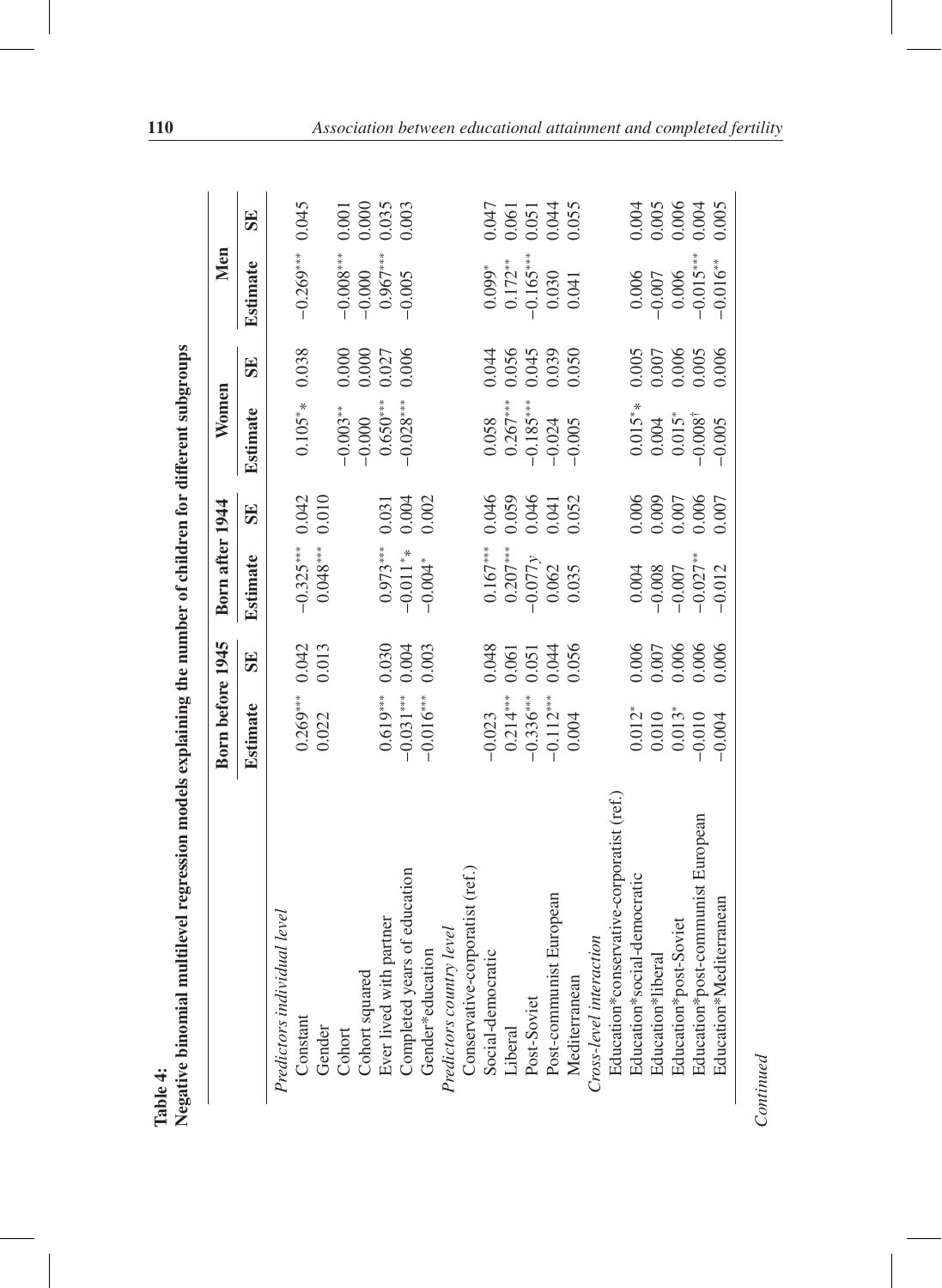|                                  |                                     |           | Born before 1945 Born after 1944 Women |       |                                                                   |           | Men             |       |
|----------------------------------|-------------------------------------|-----------|----------------------------------------|-------|-------------------------------------------------------------------|-----------|-----------------|-------|
|                                  | Estimate                            | <b>SE</b> | Estimate SE                            |       | Estimate                                                          | <b>SE</b> | <b>Estimate</b> | SE    |
| Random part                      |                                     |           |                                        |       |                                                                   |           |                 |       |
| Variance (education)             |                                     |           |                                        | 0.000 |                                                                   |           | 0.000           | 0.000 |
| Variance (constant)              | $0.000$ 0.000<br>$0.004$<br>$0.004$ |           | $0.000$<br>$0.020**$                   | 0.003 | $\begin{array}{cc} 0.000 & 0.000 \\ 0.018*** & 0.003 \end{array}$ |           | $0.021***$      | 0.004 |
| Covariance (education, constant) | $-0.001$                            | 0.000     | 0.000                                  | 0.000 | $-0.001$                                                          | 0.000     | 0.000           | 0.000 |
|                                  | 11,574                              |           | 17,461                                 |       | 16,245                                                            |           | 12,769          |       |

| ć<br>ţ                                                                          |             |
|---------------------------------------------------------------------------------|-------------|
| $\vdots$                                                                        |             |
|                                                                                 |             |
| $\frac{1}{2}$                                                                   |             |
|                                                                                 |             |
| l                                                                               |             |
|                                                                                 |             |
|                                                                                 |             |
| م<br>م                                                                          |             |
|                                                                                 |             |
| $l = rema$                                                                      |             |
|                                                                                 |             |
|                                                                                 |             |
|                                                                                 |             |
| in een                                                                          |             |
|                                                                                 |             |
|                                                                                 |             |
| į                                                                               |             |
|                                                                                 |             |
|                                                                                 |             |
| I                                                                               | Ì           |
| ֧ׅ֧֧֧֧ׅ֧ׅ֧֧֧֧֧֧֧ׅ֧֚֚֚֚֚֚֚֚֚֚֚֚֚֚֚֚֚֚֚֚֚֚֚֚֚֚֚֚֚֚֚֡֝֕֕֝֝֝֓֝֓֝֓֝֬֜֝֓֝֬֝֓֝֬֝֬֝֬֝֬֝ | ١<br>l      |
|                                                                                 | Į<br>I<br>Į |
| 250<br>Ì<br>ie:∖                                                                | ֖֖֖֚֚֚֚֚֬   |
|                                                                                 | μm          |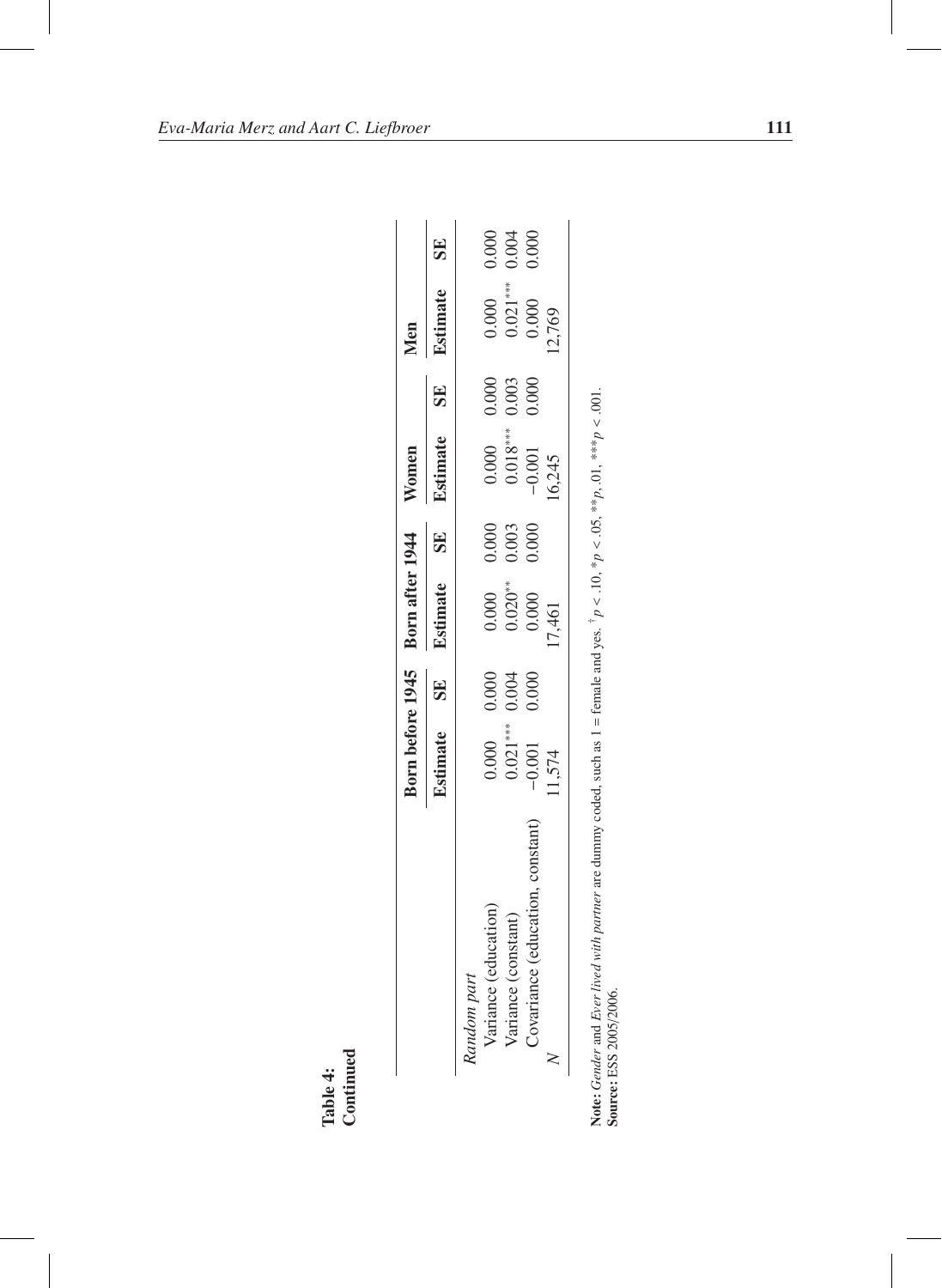

Estimated educational gradient in the total number of children of women born before 1945 ("old") and women born from 1945 onwards ("young"), based on Model 4 in Table 3



Source: ESS 2005/2006; *n*old =6,733; *n*young =9,512.

participation were still relatively low. The members of the younger cohort spent a portion of their reproductive careers after 1990; i.e. at a time when social structures were changing and uncertainty was increasing in eastern European countries. Many western European countries saw gradual increases in childcare services that made it easier for women to combine motherhood and labour force participation. The educational gradients for women of both cohorts in the different welfare state regimes were calculated, and the results are presented in Figure 1.<sup>3</sup>

Among women born before 1945, there was a clear negative educational gradient in all of the welfare regimes. However, this gradient was strongest in the postcommunist, the conservative-corporatist, and the Mediterranean countries. The negative gradient was weaker for the post-Soviet, the liberal, and the socialdemocratic countries. Among women born after 1944, hardly any change was observed in the countries with communist governments before 1990, which suggests that the educational gradient changed little over time (cf. Brzozowska 2014). For all of the other welfare regime types, the negative educational gradient among women was clearly weaker among women born after 1944 than before 1945.

<sup>&</sup>lt;sup>3</sup> These effects are based on Models 1 and 2 in Table 4. The easiest way to obtain these effects is by successively re-estimating Models 1 and 2 in Table 4, each time with women who were in a different welfare state category taken as the reference category. In such a model, the main effect and the standard error of "years of education" provide the effect and the standard error of educational attainment for women in the reference welfare state category.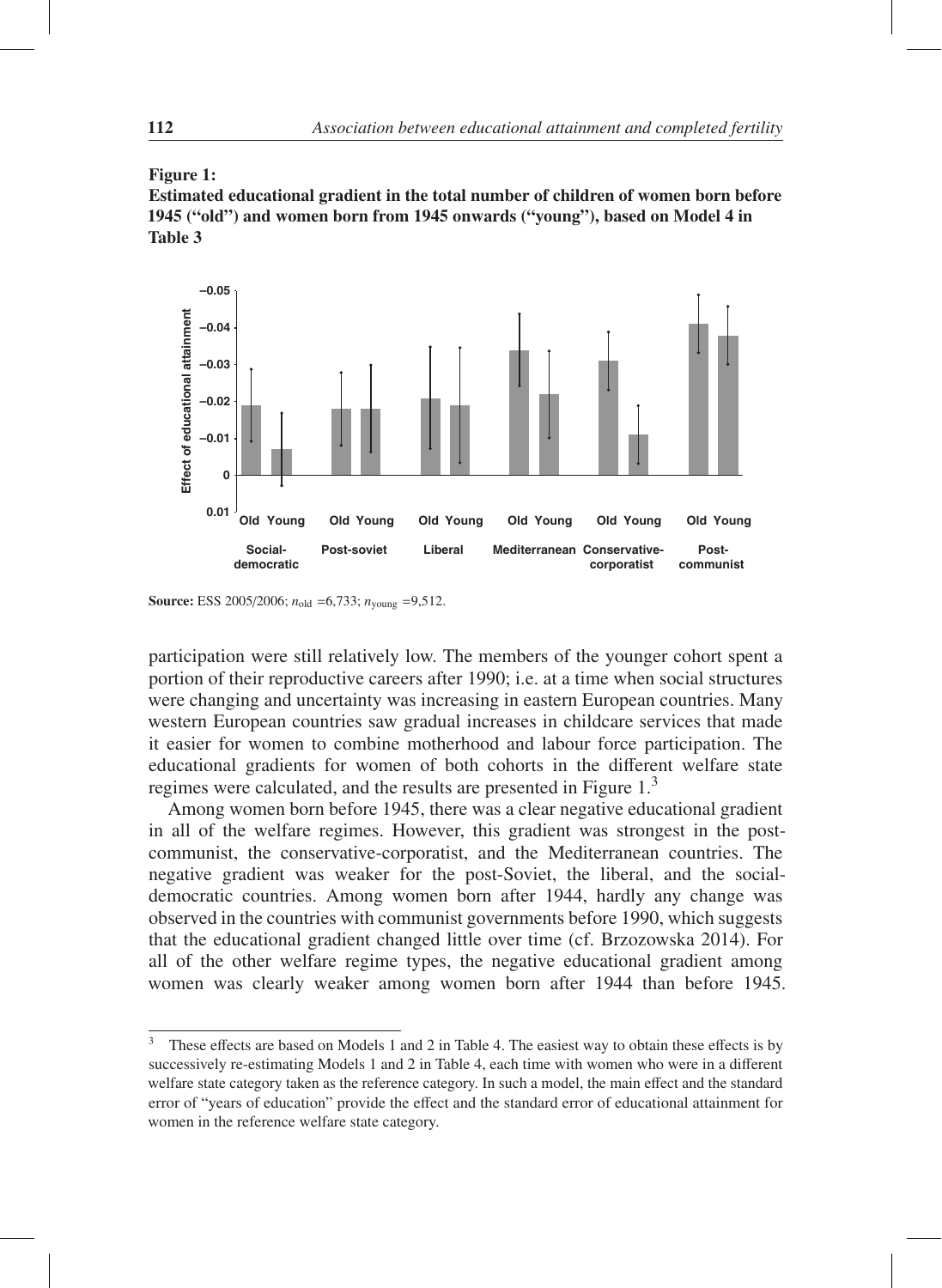This weakening of the educational gradient was probably related to a decline in completed fertility across cohorts among women with low levels of education. Descriptive findings show that the average number of children decreased from 2.48 to 2.35 among women with less than nine years of education and from 2.16 to 2.05 among women with between nine and 12 years of education; and remained more or less constant (from 1.91 to 1.90) among women with 13+ years of education.

In columns 3 and 4 of Table 4, the results of separate analyses for men and women are presented. Across all cohorts, the negative educational gradient was clearly weaker among women in the social-democratic and the post-Soviet welfare states than in the other welfare regimes. Among men, the strongest negative educational gradients were observed in the post-communist European and the Mediterranean countries. For most of the other welfare regime types, no educational differences between men with different levels of education were observed.

Finally, given that France and Belgium introduced reconciliation policies much earlier than other countries classified as conservative welfare states, we reran the same analyses excluding France and Belgium to examine whether the positioning of the conservative welfare states was strongly influenced by the inclusion of France and Belgium in this welfare regime category. The results indicated that, generally, the differences in the educational gradients between the country groups remained the same, but the gap between the conservative welfare states on the one hand and the social-democratic and the post-Soviet countries on the other became somewhat larger, whereas the gap between the conservative welfare states and the other three types of welfare states became somewhat smaller (results available upon request from the authors). These findings suggest that the educational gradients in France and Belgium are in between those in the social-democratic and those in the corporatist-conservative group of countries.

## **5 Discussion**

The aim of this study was to examine whether the educational gradient in completed family size varies across Europe. A large body of research has shown that increased educational attainment among women – and possibly among men – is associated with postponed parenthood. Less is known about whether increased educational attainment is also related to below-average levels of completed fertility.

Generally, we expected to find that an individual's ultimate number of children would be negatively related to his or her level of education. Several potential explanations for these educational differences in completed fertility have been suggested, including arguments related to autonomy, quality, and incompatibility (negative gradient); and to affordability (positive gradient). Overall, we expected to find that the first three arguments would prove more influential than the last one. Indeed, we found an overall negative educational gradient among European countries that confirmed our first hypothesis. Similar results have recently been reported elsewhere: Berrington and colleagues (2015) found for Britain a persisting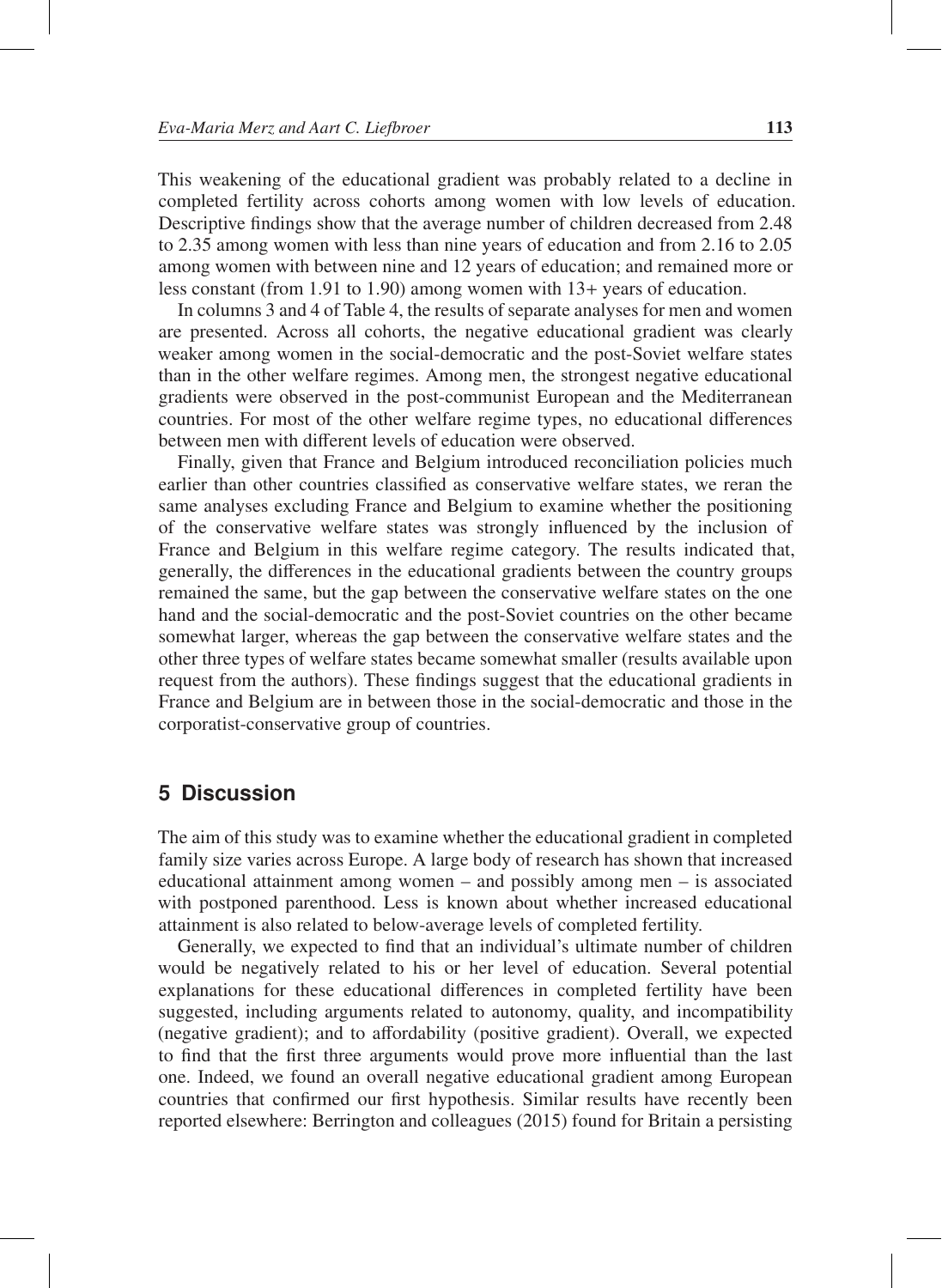educational gradient in fertility quantum, while Andersson and colleagues (2009) found for the Nordic countries small differences in fertility outcomes across educational groups.

The second hypothesis stated that the negative educational gradient in completed family size would be stronger among women than among men. The main reasoning behind this assertion is that *incompatibility* may be expected to be more relevant for women than for men. Indeed, we found that across Europe the negative educational gradient in completed family size was stronger for women than for men, which confirmed our second hypothesis. Still, the gradient was shown to be negative even for men. This result could imply a number of things. First, the *autonomy* and *quality* arguments could be of considerable importance to men as well as to women, leading highly educated men to have fewer children than less educated men. Alternatively, our findings might be attributable to educational assortative mating. If highly educated men have highly educated partners and less educated men have less educated partners, the negative gradient found among men might be explained by a failure to control for the educational effect of the female partner. To test this potential explanation, couple data on educational attainment are needed. This issue is a promising avenue for future research.

We expected to find a stronger negative relationship between the ultimate number of children and educational attainment in countries with poor arrangements for combining parenthood and employment than in countries with better arrangements. Given that the survey respondents had ended their reproductive careers at very different points in historical time, and that precise data on the institutional arrangements for combining parenthood and employment were not available for many of the countries, we opted to use a relatively crude typology to classify countries. For western European countries, we used a slightly adapted version of Esping-Andersen's (1990) welfare regime typology. For eastern European countries, we distinguished between post-Soviet states and other post-communist countries. Overall, we found limited support for our hypothesis. The negative educational gradient in completed fertility was weakest in the social-democratic (cf. Andersson et al. 2009) and the post-Soviet countries, and was strongest in the Mediterranean and the post-communist countries. For women as well as for men, it might be relatively easy to combine parenthood and labour force participation in the socialdemocratic countries, and relatively difficult in the Mediterranean countries. The relative position of the post-Soviet states is less clear. One explanation for the weak educational gradient in the post-Soviet states is that all of the educational groups in these societies were shown to have low levels of completed fertility, which suggests that work-life reconciliation was difficult to achieve for both women and men, and *across* educational levels. In a study for Ukraine, Perelli-Harris (2008) found that women in this country display a strong preference for having children, which has led to a pattern of early and almost universal childbearing; but that Ukrainian women are reluctant to have subsequent children. Meanwhile, the conservative welfare states of western Europe were found to have an educational gradient between these other types. Additional analyses have suggested that the educational gradients in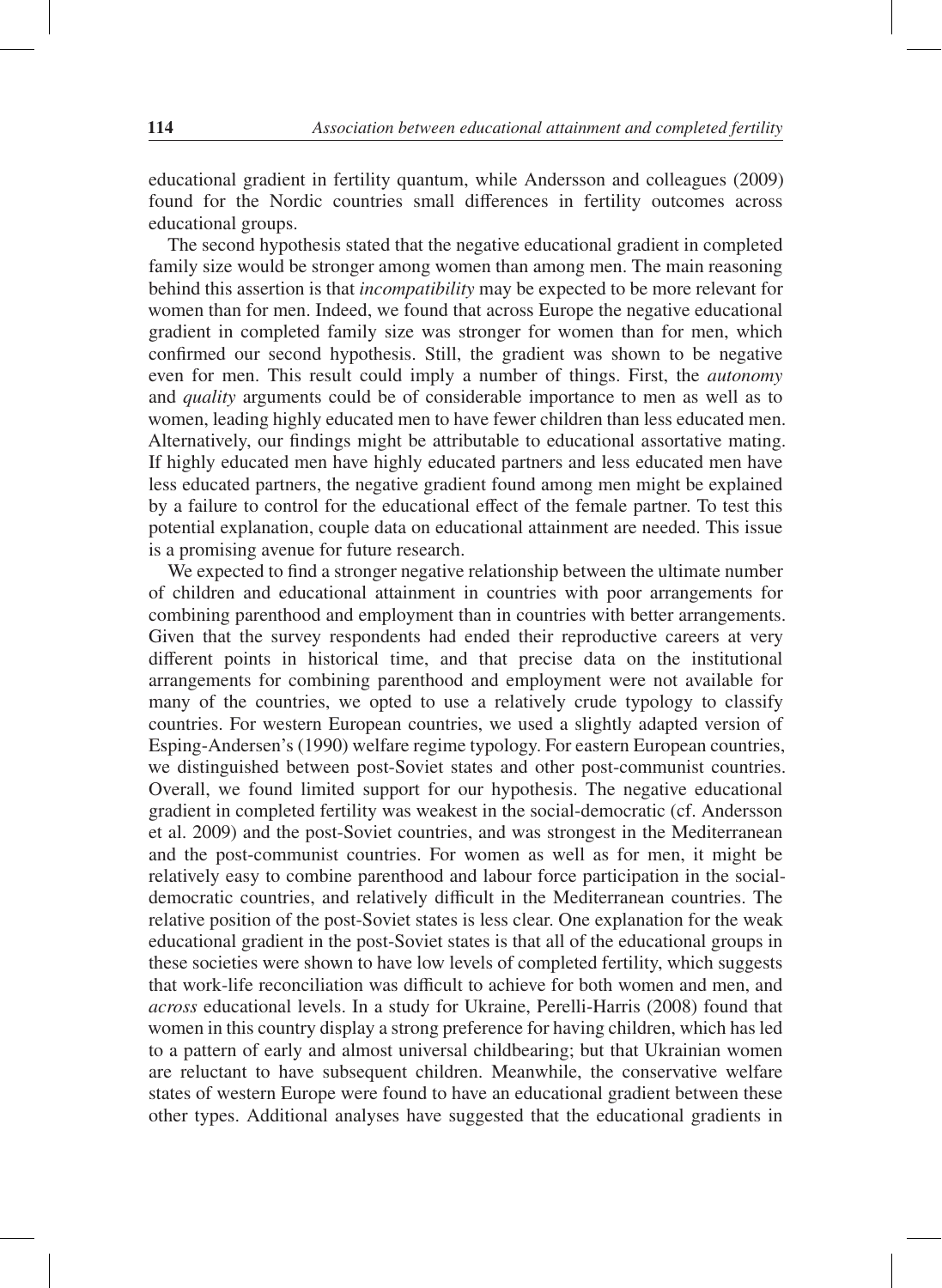France and Belgium are closer to the educational gradients in the social-democratic countries than to the educational gradients in the other conservative countries.

We further explored differences in the educational gradients across and within welfare regimes. The most interesting finding is that the negative gradient was weaker for younger than for older cohorts in western Europe, especially in the conservative-corporatist countries. This effect might have been driven by the relatively early introduction of reconciliation policies in conservative-corporatist countries such as France and Belgium. This finding partly confirms our fourth hypothesis. In countries where policies aimed at making it easier to combine family and career have been implemented in recent decades, the educational gradient has become weaker. Furthermore, the differences across western welfare regimes in the educational gradient among women and men born after 1944 were much smaller than among women and men born before 1945. The reduction in the educational gradient across cohorts seems to have been primarily caused by a decline in the total number of children born to individuals with low levels of educational attainment, while the total number of children born to individuals with tertiary education remained more or less constant across cohorts. These additional findings have several implications. First, the relatively small differences by educational level in the total number of children of the cohorts born after 1944 suggest that education could have a much stronger effect on the *timing* of childbearing than on the fertility *quantum*. While the highly educated clearly have a tendency to postpone entry into parenthood, at least in western Europe, they currently have almost as many children as the less educated. Second, one potential explanation for why hardly any reduction in completed fertility was observed for the highly educated, whereas a clear reduction was observed for the less educated, is that a diffusion process is operating. The trend towards a reduction in the number of children may have started relatively early among individuals with higher levels of education, and this process may have been finalised among the oldest cohort in our sample. Indeed, Skirbekk (2008) has suggested that this process occurred so early that individuals with higher education appear to have had fewer children throughout the 20th century. If a tendency to limit family size has been diffusing to the less educated with some time lag, a "catching-up" effect may be observed among the less educated born after 1944. Such an assumption would fit the pattern shown in Table 4 and Figure 1. However, another interpretation of this trend is also possible. Our finding that the total number of children stayed relatively stable for both cohorts of highly educated women could signal that these women were successful in striking a balance between parenthood and labour force participation. By contrast, the reduction in the total number of children born to less educated women across cohorts may signal that these women have yet to strike this balance. These trends could have cultural reasons, such as a reluctance among less educated women to outsource childcare; or they could have more structural reasons, such as that less educated women lack the resources to pay for professional childcare. More detailed data analyses are needed to test these potential explanations. A final interesting finding from our additional analyses is that the negative educational gradient in the eastern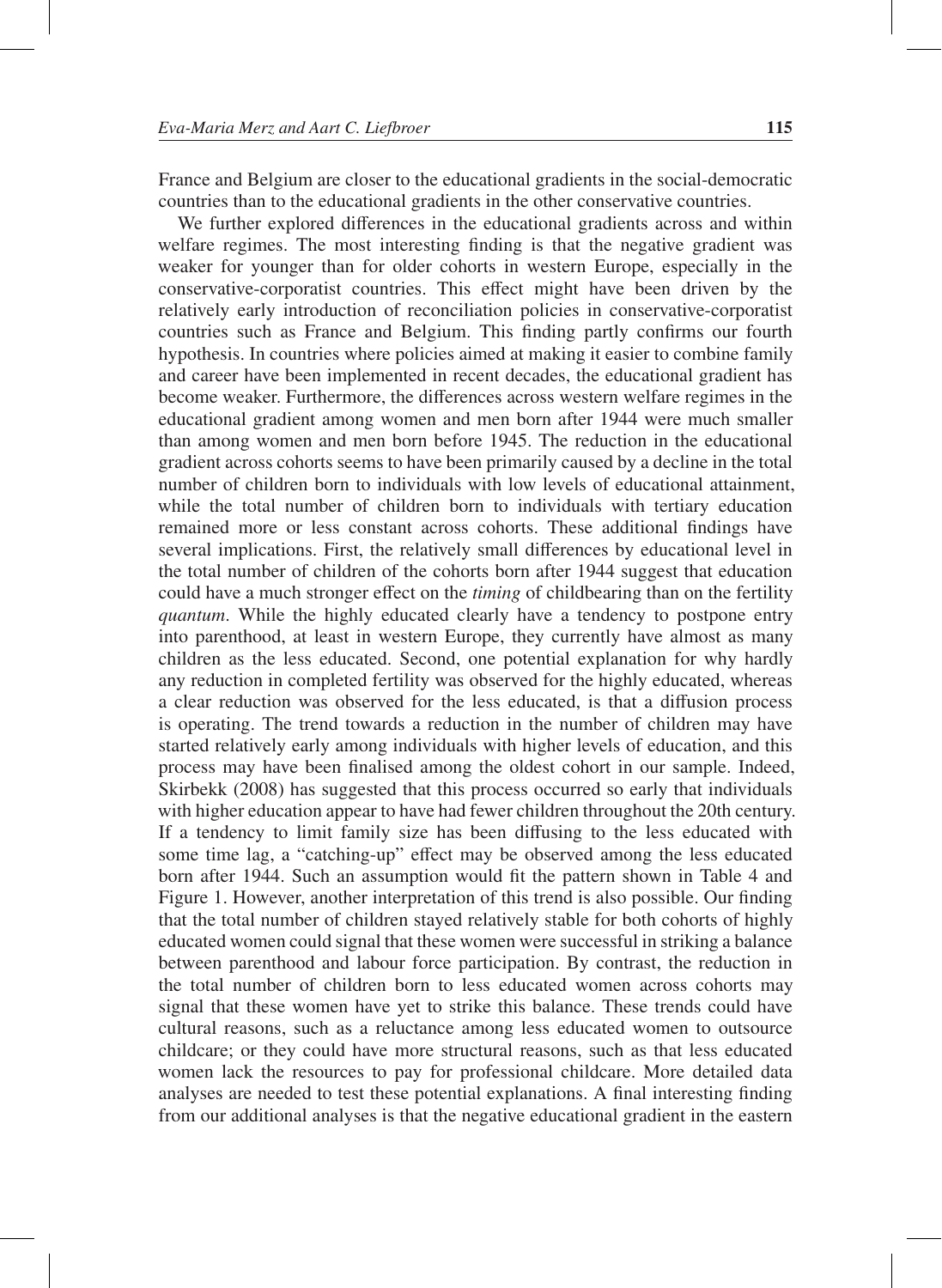European countries did not change across cohorts. The negative gradient remained particularly strong for the post-communist countries, but it also held steady for the post-Soviet countries. Given that the women in the cohorts born before 1945 had completed their reproductive careers by 1990, whereas the women in the younger cohorts experienced a portion of their reproductive careers after the fall of the communist regimes, it is possible that this sharp political and economic break affected the "childbearing context" of all of the educational groups in similar ways, and thus triggered little change in the educational gradient. However, we need to acknowledge that most of our post-1944 cohorts were relatively old at the time of the transformative events of 1990. Since women tend to have children relatively early in many eastern European countries, the collapse of communism may have had little effect on the completed fertility of the women under study.

Our results shed light on the magnitude of the negative educational gradient in completed fertility across Europe. To examine this issue, we needed micro-level data for a large number of European countries on cohorts who had completed their reproductive careers. The European Social Survey is one of the few surveys that provide such data. Still, our data and analyses suffer from a number of limitations that should be addressed in future research. First, the ESS has relatively small sample sizes. The number of respondents per country was too small to allow us to analyse the data on separate countries in a meaningful way. "Zooming in" on specific interesting countries would require larger datasets that include information on both educational attainment and the total number of children. Second, we used a relatively crude – yet theoretically grounded – typology for classifying European countries according to the degree to which they support women in combining parenthood and labour force participation. Ideally, more specific macrolevel indicators of such issues, like those available in Gauthier's Comparative Family Policy Database or the OECD Family Database, should be used. However, many of the countries covered in the ESS are not covered in these databases. For the analysis of completed fertility, there was the additional challenge of deciding which period policy indicators we would refer to in seeking to understand the policy situation during an individual's reproductive career. One solution to this problem would be to focus on the impact of educational attainment on different parities, and to try to formulate an "aggregated" conclusion. However, the data requirements for such an approach are large, and meeting them may be possible for specific countries only (e.g. Kravdal and Rindfuss 2008). Third, our indicator of educational attainment was based on the completed level at the time of the survey. This can lead to a bias in the estimates of the educational gradient (Hoem and Kreyenfeld 2006; Kravdal 2007): an overestimation of the educational effect is likely, particularly in countries with patterns of early childbearing, and where people routinely extend their educational careers into their late twenties or early thirties. Having data on educational careers might be helpful here, but such information could be used only in an approach that analyses the effect of education on one parity at a time (Wood et al. 2014). Fourth, births tend to be underreported in surveys, and this is particularly likely to be the case for men. As a result, the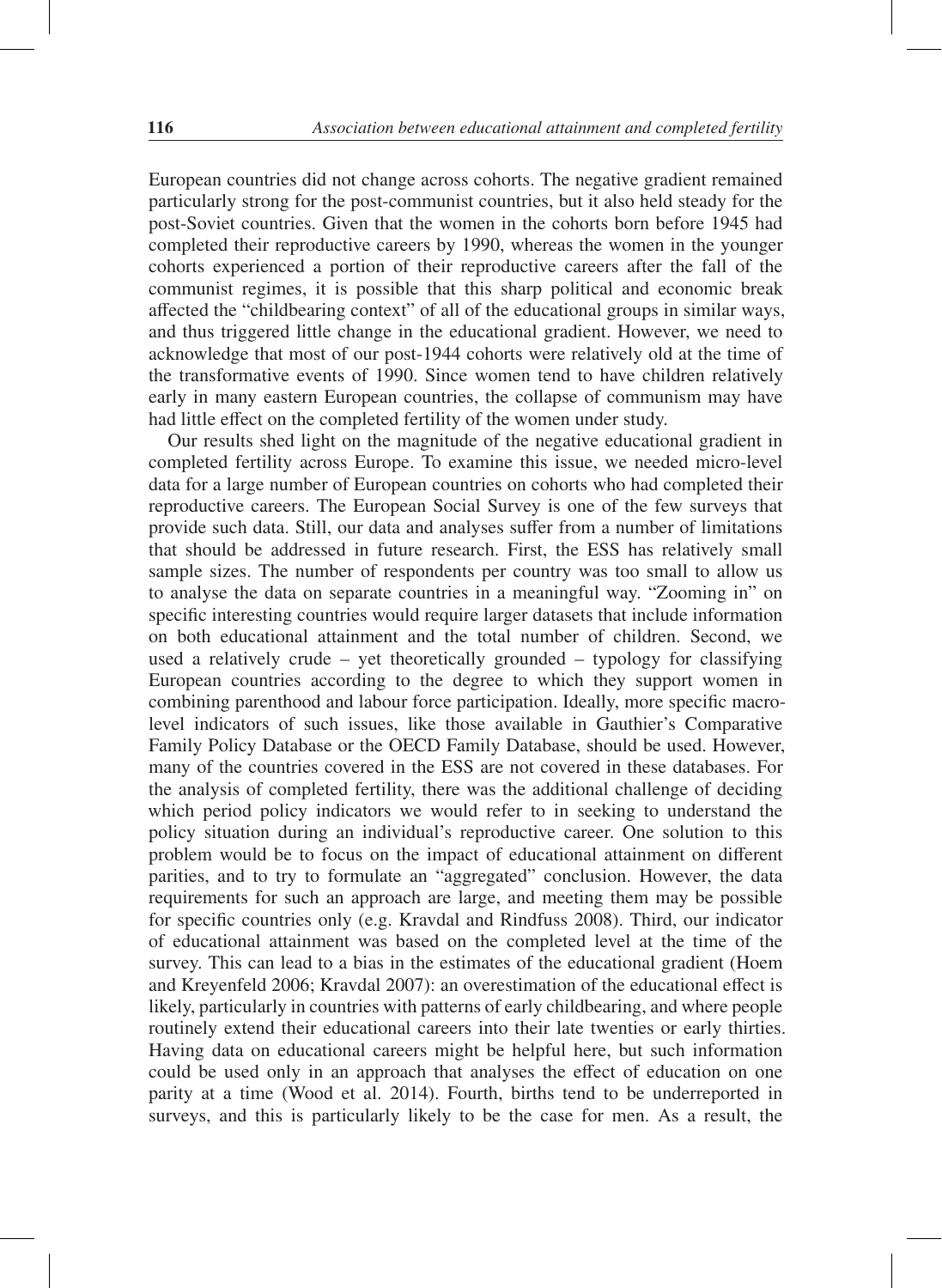descriptive results for men are likely biased (Joyner et al. 2012). If men with high and low levels of education have similar tendencies to underreport their fertility, this underreporting would not influence the educational gradient among men. If, however, less educated men have higher numbers of early and non-marital births than highly educated men, they may also have greater tendencies to underreport their number of children. If this is the case, the educational gradient among men might be somewhat underestimated. A final limitation is that we analysed the educational gradient for men and women separately. Given that the level of educational homogamy within couples is relatively high, it is hard to disentangle the influence of the male and the female partners' educational levels (Corijn et al. 1996).

## **Funding**

This work was supported by the European Commission within the project "Reproductive Decision-Making in a Macro-Micro Perspective" (REPRO) in the Seventh Framework Programme under the Socio-Economic Sciences and Humanities theme (Grant SSH-CT-2008-217173).

Preparation of this article has also profited from a grant by the European Science Foundation and the Dutch Science Foundation to the LIFETIMING project (Netherlands Organization for Scientific Research Grant 460-08-162).

## **Conflict of interest**

The authors declare that they have no conflict of interest.

## **References**

- Adsera, A. 2011. Where are the babies? Labor market conditions and fertility in Europe, *European Journal of Population* 27(1): 1–32.
- Andersson, G., L. B. Knudsen, G. Neyer, K. Teschner, M. Rønsen, T. Lappegård, K. Skrede and A. Vikat 2009. Cohort fertility patterns in the Nordic countries. *Demographic Research* 20: 313–352.
- Becker, G. S. 1981. *A treatise on the family*. Cambridge: Harvard University Press.
- Berrington, A., J. Stone and E. Beaujouan 2015. Educational differences in timing and quantum of childbearing in Britain: A study of cohorts born 1940–1969. *Demographic Research* 33: 733–764.
- Billari, F. C., A. Goisis, A. C. Liefbroer, R. A. Settersten, A. Aassve, G. Hagestad, and Z. Spéder 2011. Social age deadlines for the childbearing of women and men. *Human Reproduction* 26: 616–622.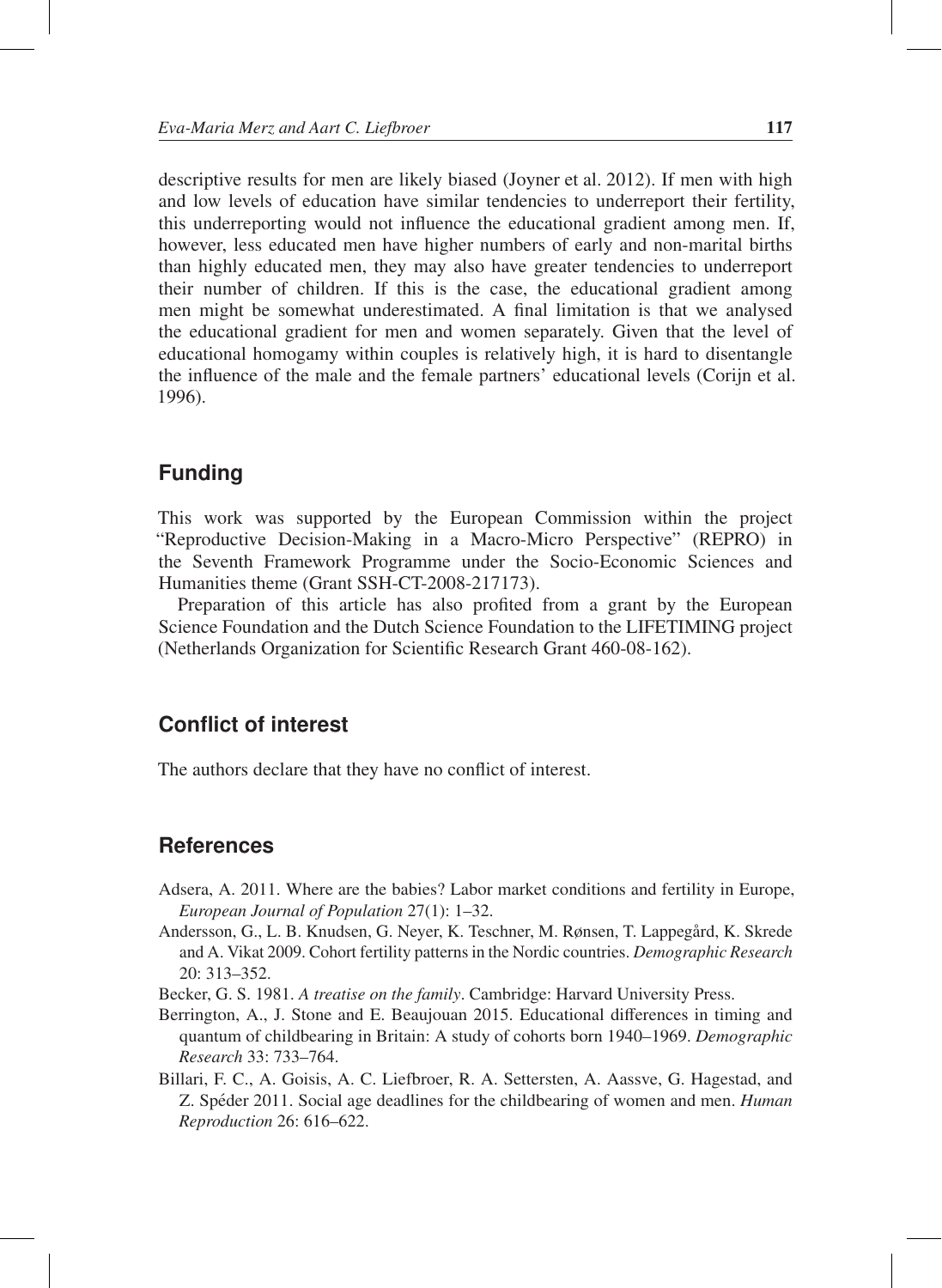- Blossfeld, H. P., E. Klijzing, M. Mills and K. Kurz, eds. 2003. *The losers of globalization: Becoming an adult in uncertain times*. Oxford: Routledge.
- Bonoli, G. 1997. Classifying welfare states: a two-dimensions approach. *Journal of Social Policy* 26(3): 351–372.
- Brzozowska, Z. 2014. Fertility and education in Poland during state socialism. *Demographic Research* 31: 319–336.
- Corijn, M., A. C. Liefbroer and J. De Jong Gierveld 1996. It takes two to tango, doesn't it? The influence of couple characteristics on the timing of the first birth. *Journal of Marriage and the Family* 58(1): 117–126.
- Craig, L. 2006. Parental education, time in paid work and time with children: An Australian time-diary analysis. *British Journal of Sociology* 57(4): 553–575.
- Ekert-Jaffe, O., and H. Stier 2009. Normative or economic behavior? Fertility and women's employment in Israel. *Social Science Research* 38(3): 644–655.
- Engelhardt, H., T. Kögel and A. Prskawetz 2004. Fertility and women's employment reconsidered: A macro-level time-series analysis for developed countries, 1960–2000. *Population Studies* 58(1): 109–120.
- Esping-Andersen, G. 1990. *The three worlds of welfare capitalism*. Cambridge: Polity Press.
- Esping-Andersen, G. 1996. Welfare states without work: The impasse of labour shedding and familialism in continental European social policy. In G. Esping-Andersen (ed.), *Welfare states in transition. National adaptations in global economies*. London: Sage, 66–87.
- Esping-Andersen, G. 2009. *The incomplete revolution. Adapting to women's new roles*. Cambridge: Polity Press.
- Fenger, H. J. M. 2007. Welfare regimes in central and eastern Europe: Incorporating postcommunist countries in a welfare regime typology. *Contemporary Issues and Ideas in Social Sciences* 3(2): 1–30.
- Ferrera, M. 1996. The Southern model of welfare in social Europe. *Journal of European Social Policy* 6(1): 17–37.
- Frejka, T. 2008. Determinants of family formation and childbearing during the societal transition in Central and Eastern Europe. *Demographic Research* 19: 139–170.
- Frejka, T., and T. Sobotka 2008. Fertility in Europe: Diverse, delayed and below replacement. *Demographic Research* 19: 15–46.
- Giddens, A. 1991. *Modernity and self-identity: Self and society in the late modern age*. Cambridge: Polity Press.
- Hanushek, E. A. 1992. The trade-off between child quantity and quality. *The Journal of Political Economy* 100(1): 84–117.
- Hilgeman, C. and C. T. Butts 2009. Women's employment and fertility: A welfare regime paradox. *Social Science Research* 38(1): 103–117.
- Hoem, J. M. and M. Kreyenfeld 2006. Anticipatory analysis and its alternatives in life-course research. *Demographic Research* 15: 461–484.
- Joyner, K., H. E. Peters, K. Hynes, A. Sikora, J. Taber and M. Rendall 2012. The quality of male fertility data in major U.S. surveys. *Demography* 49(1): 101–124.
- Jowell, R., C. Roberts, R. Fitzgerald and G. Eva 2007. *Measuring attitudes cross-nationally: Lessons from the European Social Survey*. Los Angeles: Sage.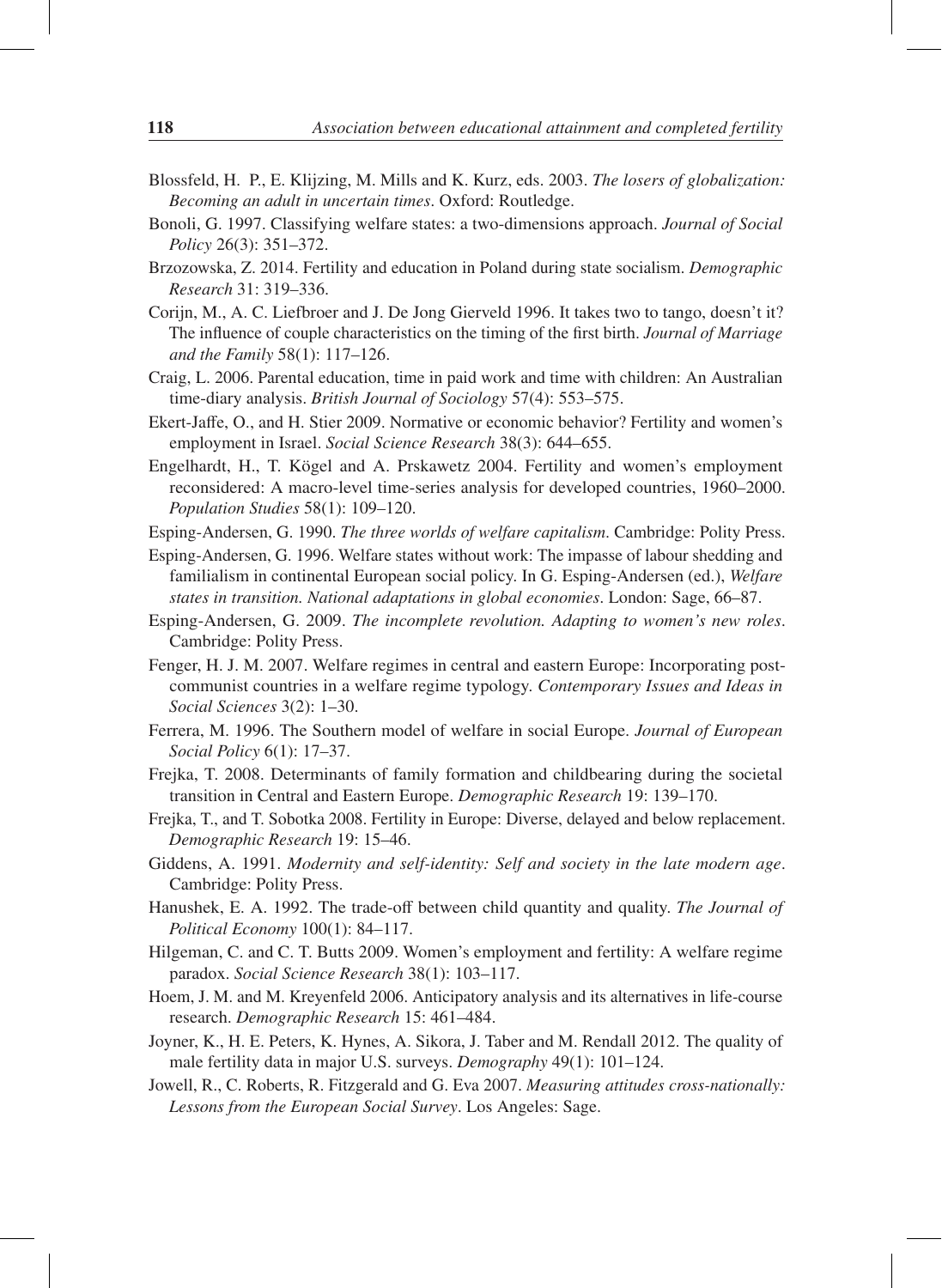- Kalmijn, M. and C. Saraceno 2008. A comparative perspective on intergenerational support. Responsiveness to parental needs in individualistic and familialistic countries. *European Societies* 10(3): 479–508.
- Kalwij, A. 2010. The impact of family policy expenditure on fertility in Western Europe. *Demography* 47(2): 503–519.
- Koropeckyj-Cox, T. and G. Pendell 2007. The gender gap in attitudes about childlessness in the United States. *Journal of Marriage and Family* 69(4): 899–915.
- Kravdal, Ø. 2007. Effects of current education on second-and third-birth rates among Norwegian women and men born in 1964: Substantive interpretations and methodological issues. *Demographic Research* 17: 211–246.
- Kravdal, Ø. and R. R. Rindfuss 2008. Changing relationships between education and fertility: A study of women and men born 1940 to 1964. *American Sociological Review* 73(5): 854–873.
- Kreyenfeld, M. 2010. Uncertainties in female employment careers and the postponement of parenthood in Germany. *European Sociological Review* 26(3): 351–366.
- Lesthaeghe, R. (1995). The Second Demographic Transition in Western countries: An interpretation. In K. O. Mason and A.-M. Jensen (eds.), *Gender and Family Change in Industrialized Countries*. Oxford: Clarendon Press, 17–62.
- Lesthaeghe, R. and J. Surkyn 1988. Cultural dynamics and economic theories of fertility change. *Population and Development Review* 14(1): 1–45.
- Lesthaeghe, R. and D. J. Van de Kaa 1986. Twee demografische transities? [Two demographic transitions?] In D. J. Van de Kaa and R. Lesthaeghe (eds.), *Bevolking: Groei en Krimp* [Polpulation: Growth and Decline]. Deventer: Van Loghum Slaterus, 9–24.
- Liefbroer, A. C. and M. Corijn 1999. Who, what, where, and when? Specifying the impact of educational attainment and labour force participation on family formation. *European Journal of Population* 15(1): 45–75.
- Luci-Greulich, A. and O. Thevenon 2013. The impact of family policies on fertility trends in ´ developed countries. *European Journal of Population* 29(4): 387–416.
- Matsuo, H., K. Symons, K. Beullens and J. Billiet 2009. *Response based quality assessment in the ESS—Round 3: An update for 23 countries*. Leuven, Belgium: K.U. Leuven Centre for Sociological Research.
- Matysiak, A. and D. Vignoli 2007. Fertility and women's employment: A meta-analysis. *European Journal of Population* 24(4): 363–384.
- McDonald, P. 2000. Gender equity in theories of fertility transition. *Population and Development Review* 26(3): 427–439.
- Meyer, J. W. 1986. Self and the life course: Institutionalization and its effects. In A. B. Sørensen, F. E. Weinert and L. R. Sherrod (eds.), *Human development and the life course: Multidisciplinary perspectives*. Hillsdale: Lawrence Erlbaum, 199–216.
- Mills, M. 2007. Individualization and the life course: Toward a theoretical model and empirical evidence. In C. Howard (ed.), *Contested Individualization*. Toronto: Palgrave McMillan, 61–79.
- Muresan, C. and J. M. Hoem 2010. The negative educational gradients in Romanian fertility. *Demographic Research* 22(4): 95–114.